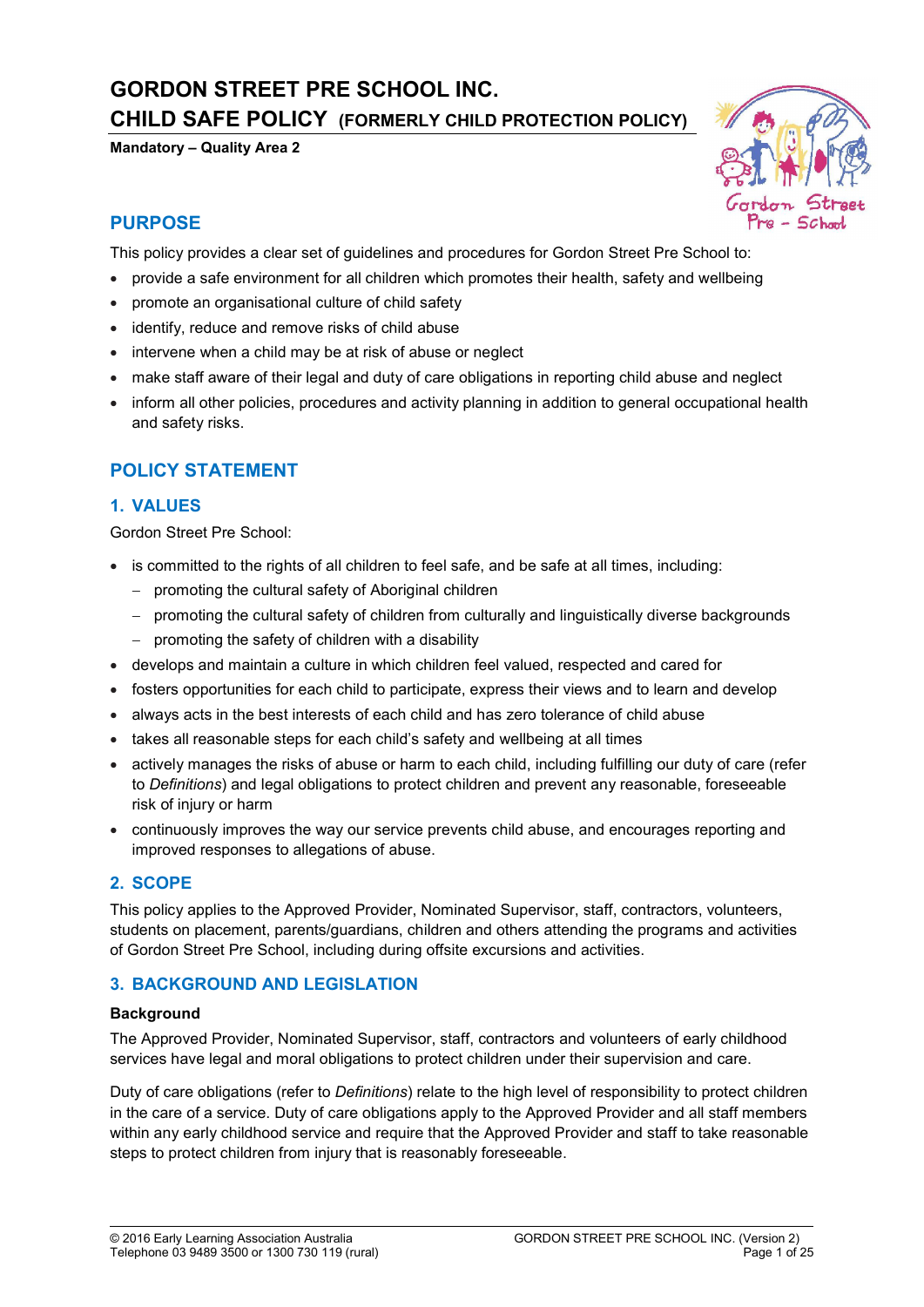*The Children, Youth and Families Act 2005* provides the legislative basis for the provision of services to vulnerable children, young people and their families, and places children's best interests at the heart of decision-making and service delivery.

Any person who forms a reasonable belief (refer to *Definitions*), that a child is in need of protection may report their concerns to the Child Protection (refer to *Definitions*).

Three criminal offences have been introduced in Victoria in the *Crimes Amendment (Protection of Children) Act 2014* to protect children from child abuse:

- Failure to disclose: All adults (not just those working with children) have a legal duty to report information about child sexual abuse to Victoria Police. The offence applies to any adult who forms a reasonable belief that a sexual offence has been committed by an adult against a child under 16 and fails to report that information to the Victoria Police.
- Failure to protect: The offence applies to people within organisations who hold positions of authority within an education and care service, such as the Approved Provider or the Nominated Supervisor, and who know of the substantial risk another adult associated with the organisation may commit a sex offence and they have the power or responsibility to remove or reduce the risk but negligently fail to do so.
- Grooming offence: The offence targets predatory conduct by an adult with the intent of committing child sexual abuse. Conduct may include communication, including online communication, with a child under the age of 16 or their parents.

Under section 182 of the *Children, Youth and Families Act 2005*, a person registered under the *Education Training and Reform Act 2006* (as amended in 2014), or who has been granted permission to teach under that Act, is designated as a mandatory reporter. Early childhood teachers are required to be registered with the Victorian Institute of Teaching and are classified as 'mandatory reporters'.

All mandatory reporters must make a report to Victoria Police and/or Child Protection (refer to *Definitions*) as soon as practicable if, during the course of their roles and responsibilities they form a reasonable belief that:

- A child is likely to suffer, or has suffered, significant harm as a result of physical abuse and/or sexual abuse, and
- The child's parents have not protected, or are unlikely protect, the child from harm of that type.

Victorian organisations that provide services to children are required under the *Child Safety and Wellbeing Act 2005* to ensure that they implement compulsory minimum Child Safe Standards to protect children from harm. The standards aim to drive continuous improvement in the way services prevent and report child abuse and respond to allegations of child abuse. Standard 2 requires services to have a child safe policy or statement of commitment to child safety.

Under the *Education and Care Services National Regulations 2011*, the Approved Provider must ensure that all educators and staff are familiar with current policies and procedures with regard to child safety and protection, including state and territory legislative responsibilities and their obligations under these laws (Regulation 84).

### Legislation and standards

Relevant legislation and standards include but are not limited to:

- *Children, Youth and Families Act 2005* (Vic)
- *Child Safety and Wellbeing Act 2005* (Vic)
- *Charter of Human Rights and Responsibilities Act 2006* (Vic)
- *Child Safe Standards (Vic)*
- *Crimes Amendment (Protection of Children) Act 2014* (Vic)
- *Education and Care Services National Law Act 2010* (Vic): Sections 165, 166, 167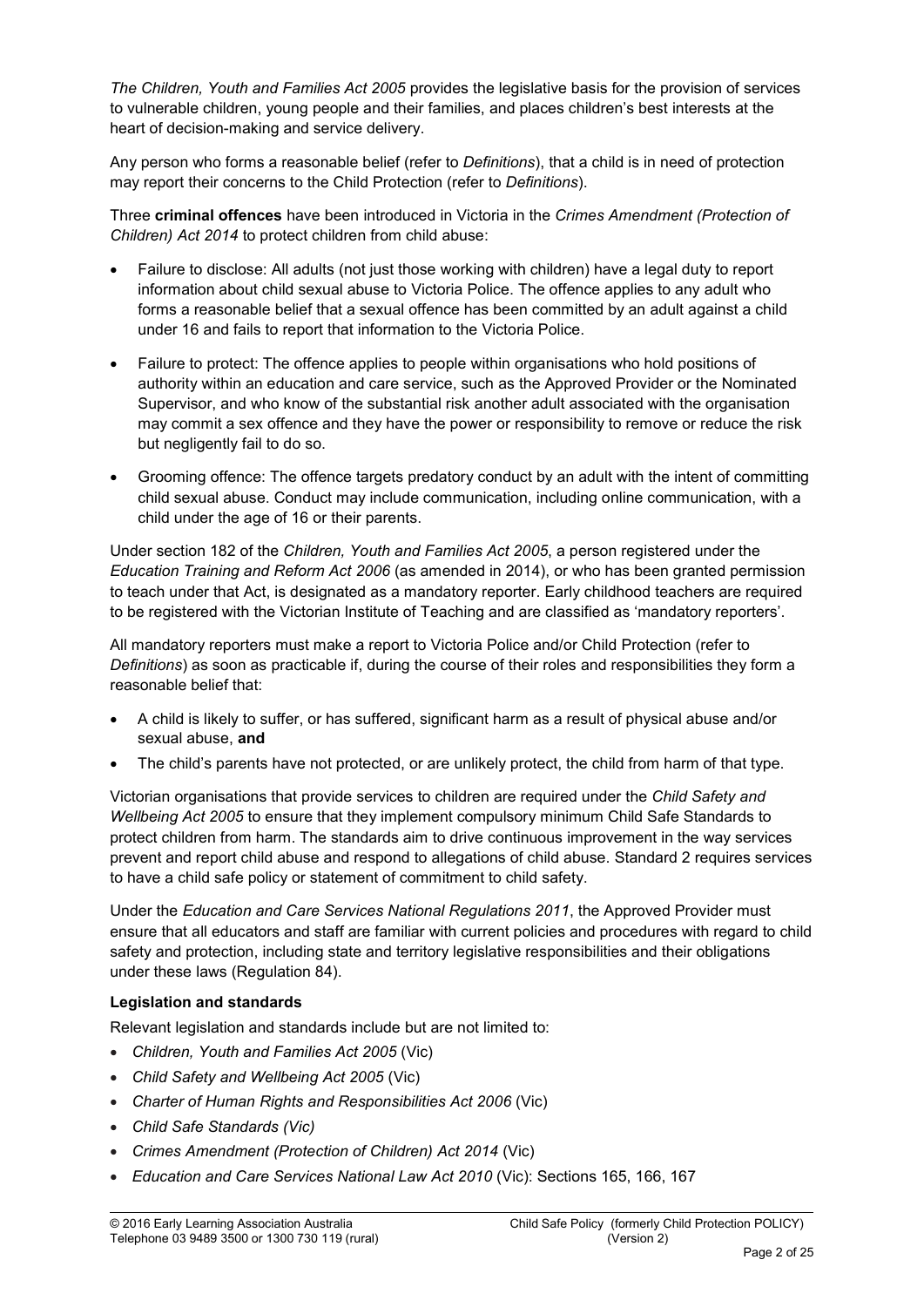- *Education and Care Services National Regulations 2011* (Vic): Regulations 84, 85, 86, 99, 100, 101, 102, 168(2)(h)
- *Education Training and Reform Act 2006* (Vic) (As amended in 2014)
- *Family Law Act 1975* (Cth)
- *National Quality Standard*, Quality Area 2: Children's Health and Safety
	- Standard 2.3: Each child is protected
	- Element 2.3.4: Educators, co-ordinators and staff members are aware of their roles and responsibilities to respond to every child at risk of abuse and neglect
- *Working with Children Act 2005* (Vic)
- *Working with Children Regulations 2006* (Vic)

The most current amendments to listed legislation can be found at:

- Victorian Legislation Victorian Law Today: http://www.legislation.vic.gov.au
- Commonwealth Legislation Federal Register of Legislation: https://www.legislation.gov.au

### 4. DEFINITIONS

The terms defined in this section relate specifically to this policy. For commonly used terms e.g. Approved Provider, Nominated Supervisor, Regulatory Authority etc. refer to the *General Definitions* section of this manual.

Abuser: A person who mistreats and/or harms a child or young person.

Abuse: see Child abuse definition below.

Bullying: Repeated verbal, physical, social or psychological behaviour that is harmful and involves the misuse of power by an individual or group towards one or more persons. Bullying occurs when one or more people deliberately and repeatedly upset or hurt another person, damage their property, reputation or social acceptance.

Child: In Victoria, under the *Children, Youth and Families Act 2005*, a child or young person is a person under 18 years of age.

Child abuse: (In the context of this policy) refers to an act or omission by an adult that endangers or impairs a child's physical and/or emotional health or development. Child abuse can be a single incident but often takes place over time. Abuse, neglect and maltreatment (refer to *Definitions*) are generic terms used to describe situations in which a child may need protection. Child abuse includes any and all of the following:

- Physical abuse: When a child suffers or is likely to suffer significant harm from an injury inflicted by a parent/guardian, caregiver or other adult. The injury may be inflicted intentionally, or be the consequence of physical punishment or the physically aggressive treatment of a child. Physical injury and significant harm to a child can also result from neglect by a parent/guardian, caregiver or other adult. The injury may take the form of bruises, cuts, burns or fractures, poisoning, internal injuries, shaking injuries or strangulation.
- Sexual abuse: When a person uses power or authority over a child, or inducements such as money or special attention, to involve the child in sexual activity. It includes a wide range of sexual behaviour from inappropriate touching/fondling of a child or exposing a child to pornography, to having sex with a child and grooming with the intent of committing child sexual abuse.
- Emotional and psychological abuse: When a child's parent or caregiver repeatedly rejects the child or uses threats to frighten the child. This may involve name calling, put downs or continual coldness from the parent or caregiver, to the extent that it significantly damages the child's physical, social, intellectual or emotional development.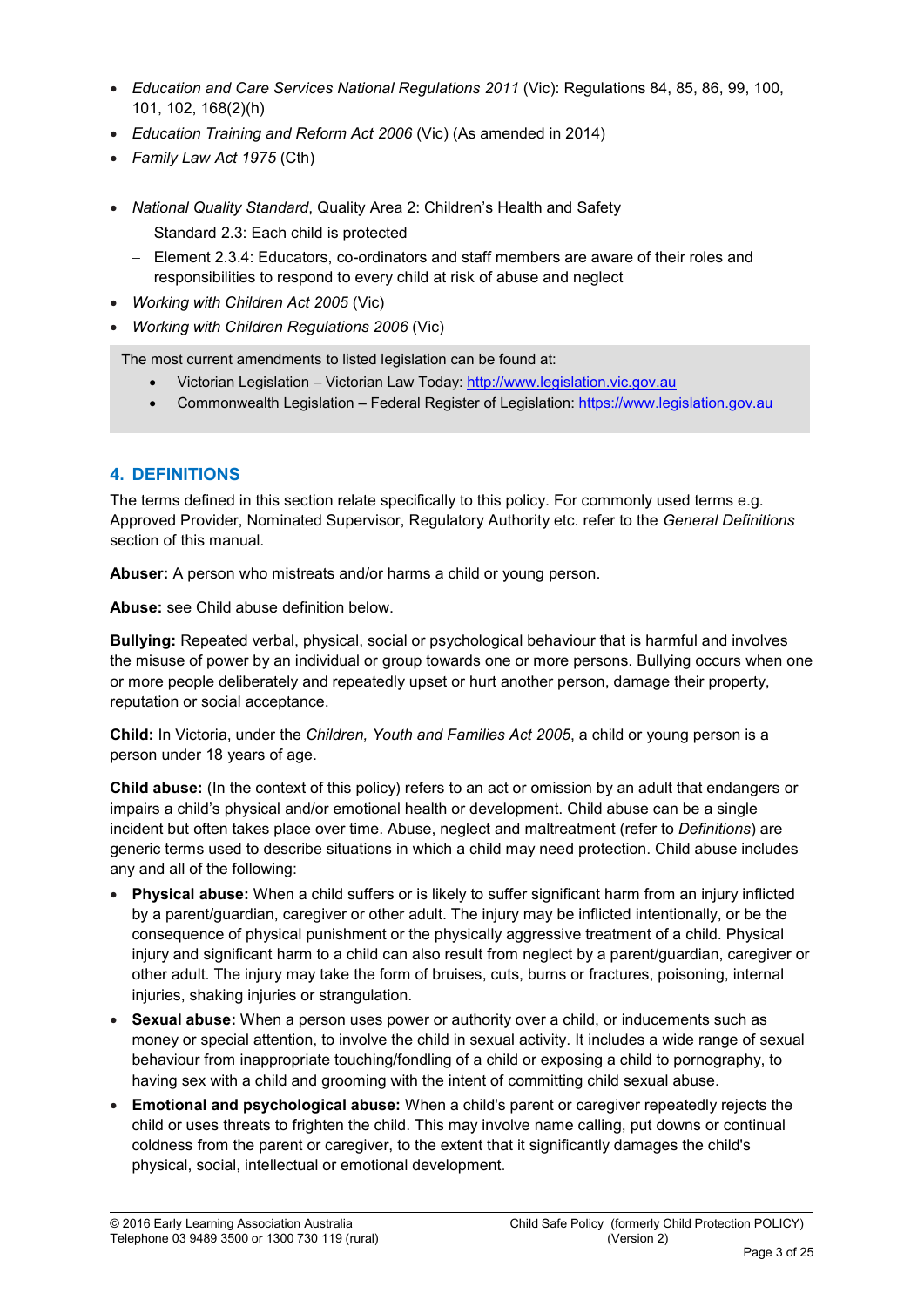- Neglect: The failure to provide a child with the basic necessities of life, such as food, clothing, shelter, medical attention or supervision, to the extent that the child's health and development is, or is likely to be, significantly harmed.
- **Domestic/family violence:** When children and young people witness or experience the chronic, repeated domination, coercion, intimidation and victimisation of one person by another through physical, sexual and/or emotional means within intimate relationships. Contrary to popular belief, witnessing episodes of violence between people they love can affect young children as much as if they were the victims of the violence. Children who witness regular acts of violence have greater emotional and behavioural problems than other children.
- Racial, cultural, religious abuse: Conduct that demonstrates contempt, ridicule, hatred or negativity towards a child because of their race, culture or religion. It may be overt, such as direct racial vilification or discrimination, or covert, such as demonstrating a lack of cultural respect (attitude and values) and awareness (knowledge and understanding) or failing to provide positive images about another culture.

Child FIRST: A Victorian community-based intake and referral service linked with Family Services. Child FIRST ensures that vulnerable children, young people and their families are effectively linked to relevant services, including Child Protection [http://www.dhs.vic.gov.au/for-service-providers/children,](http://www.dhs.vic.gov.au/for-service-providers/children,-youth-and-families/family-and-parenting-support/how-to-make-a-referral-to-child-first) [youth-and-families/family-and-parenting-support/how-to-make-a-referral-to-child-first.](http://www.dhs.vic.gov.au/for-service-providers/children,-youth-and-families/family-and-parenting-support/how-to-make-a-referral-to-child-first)

Child sex offender: Someone who sexually abuses children, and who may or may not have prior convictions.

Child protection: The term used to describe the whole-of-community approach to the prevention of harm to children. It includes strategic action for early intervention, for the protection of those considered most vulnerable and for responses to all forms of abuse.

Child Protection Service (also referred to as Child Protection): The statutory child protection service provided by the Victorian Department of Health and Human Services, to protect children and young people at risk of abuse and neglect. This service also works closely with Family Services (including Child FIRST) to support the assessment and engagement of vulnerable children and families in community-based services. [http://www.dhs.vic.gov.au/for-service-providers/children,-youth-and](http://www.dhs.vic.gov.au/for-service-providers/children,-youth-and-families/child-protection)[families/child-protection](http://www.dhs.vic.gov.au/for-service-providers/children,-youth-and-families/child-protection).

Code of conduct: A set of rules or practices that establish a standard of behaviour to be followed by individuals and organisations. A code of conduct defines how individuals should behave towards each other and towards other organisations and individuals in the community (refer to *Code of Conduct Policy*).

Contractor: A person or company that undertakes a contract to provide materials or labour to perform a service or do a job. Examples include photographer, tradesperson, people contracted to provide an incursion.

Disclosure: (In the context of this policy) refers to a statement that a child or young person makes to another person that describes or reveals abuse.

Domestic/family violence: The repeated use of violent, threatening, coercive or controlling behaviour by an individual against a family member(s) or someone with whom they have or have had an intimate relationship, including carers.

Duty of care: A common law concept that refers to the responsibilities of organisations and staff to provide people with an adequate level of protection against harm and all reasonable foreseeable risk of injury. In the context of this policy, duty of care refers to the responsibility of education and care services and their staff to provide children with an adequate level of care and protection against foreseeable harm and injury.

Maltreatment: (In the context of this policy) refers to physical and/or emotional mistreatment, and/or lack of care of the child. Examples include sexual abuse, the witnessing of family violence and any non-accidental injury to a child.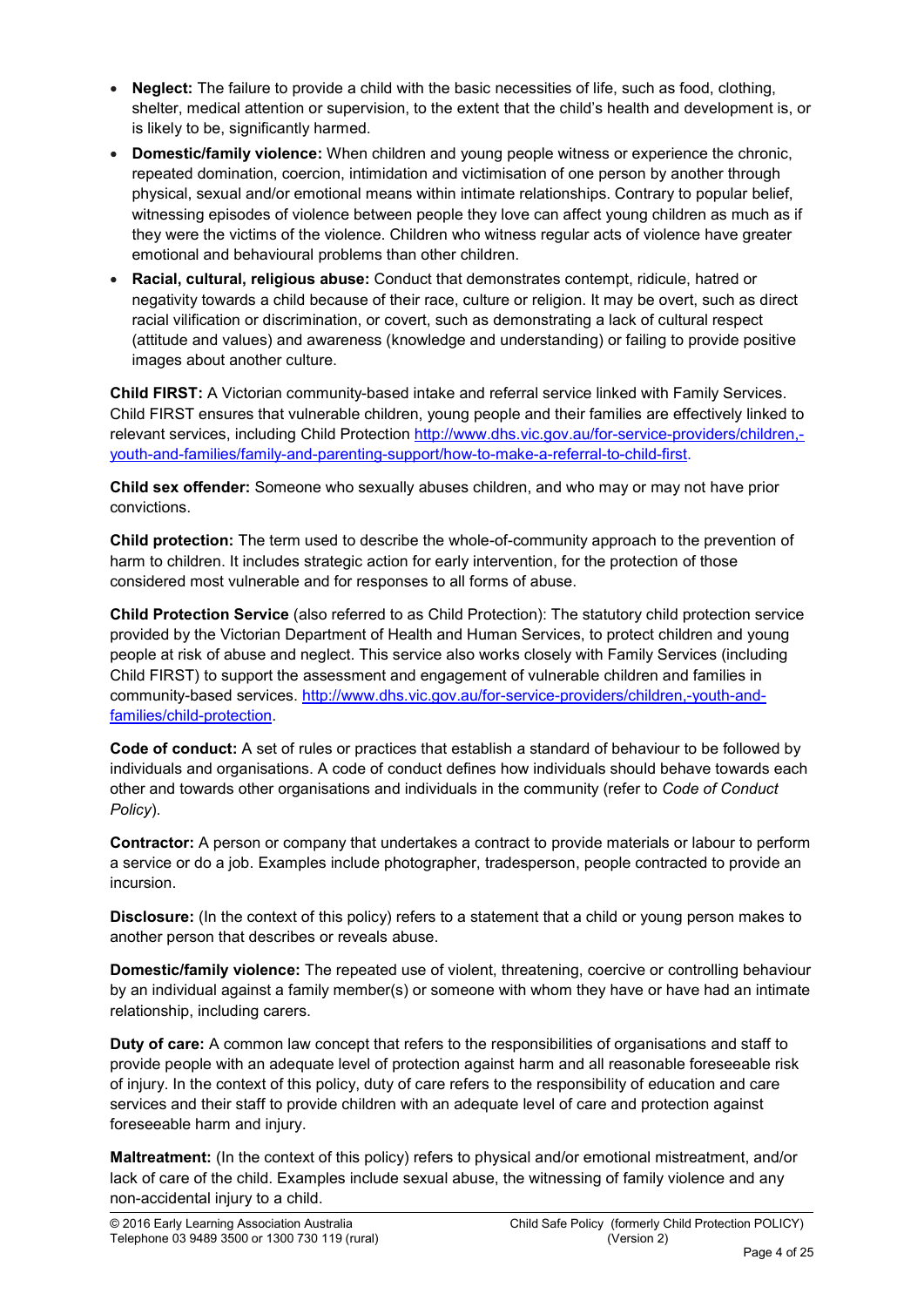Mandatory reporting: The legal obligation of certain professionals and community members to report when they believe, on reasonable grounds, that a child is in need of protection from harm.

A broad range of professional groups are identified in the *Children, Youth and Families Act 2005* as 'mandatory reporters'. From 30 September 2015 this list includes early childhood teachers. Mandated staff members must make a report to Victoria Police and/or Child Protection as soon as is practicable if, during the course of acting out their professional roles and responsibilities, they form a belief on reasonable grounds (refer to *Definitions)* that:

- a child has suffered, or is likely to suffer, significant harm as a result of physical and/or sexual abuse (refer to *Definitions)* and
- the child's parents/guardians have not protected, or are unlikely to protect, the child from harm of that type.

Mandatory reporters must also follow processes for responding to incidents, disclosures or suspicions of child abuse to fulfil all their legal obligations (refer to Attachment 5: Processes for responding to and reporting suspected child abuse).

Neglect: see Child abuse definition above.

Negligence: Doing, or failing to do something that a reasonable person would, or would not do in a certain situation, and which causes another person damage, injury or loss as a result.

Notifiable complaint: A complaint that alleges a breach of the Act or Regulation, or alleges that the health, safety or wellbeing of a child at the service may have been compromised. Any complaint of this nature must be reported by the Approved Provider to the secretary of DET within 24 hours of the complaint being made (Section 174(2)(b), Regulation 176(2)(b)). Written reports to DET must include:

- details of the event or incident
- the name of the person who initially made the complaint
- if appropriate, the name of the child concerned and the condition of the child, including a medical or incident report (where relevant)
- contact details of a nominated member of the Grievances Subcommittee/investigator
- any other relevant information.

Written [notification of complaints must be](http://acecqa.gov.au/notifications) submitted via the ACECQA portal using the appropriate forms at http://acecqa.gov.au/notifications. If the Approved Provider is unsure whether the matter is a notifiable complaint, it is good practice to contact DET for confirmation.

**Offender:** A person who mistreats and/or harms a child or young person.

Perpetrator: A person who mistreats and/or harms a child or young person.

Reasonable belief/reasonable grounds: A person may form a belief on reasonable grounds that a child or young person is in need of protection after becoming aware that the child or young person's health, safety or wellbeing is at risk and the child's parents/guardians are unwilling or unable to protect them. There may be reasonable grounds for forming such a belief if:

- a child or young person states that they have been physically or sexually abused
- a child or young person states that they know someone who has been physically or sexually abused (sometimes the child may be referring to themselves)
- someone who knows the child or young person states that the child or young person has been physically or sexually abused
- a child shows signs of being physically or sexually abused (see details in Appendix 2 of *Protecting the safety and wellbeing of children and young people* – refer to *Sources*)
- the person is aware of persistent family violence or parental substance misuse, psychiatric illness or intellectual disability or other factors that are impacting on the child or young person's safety, stability or development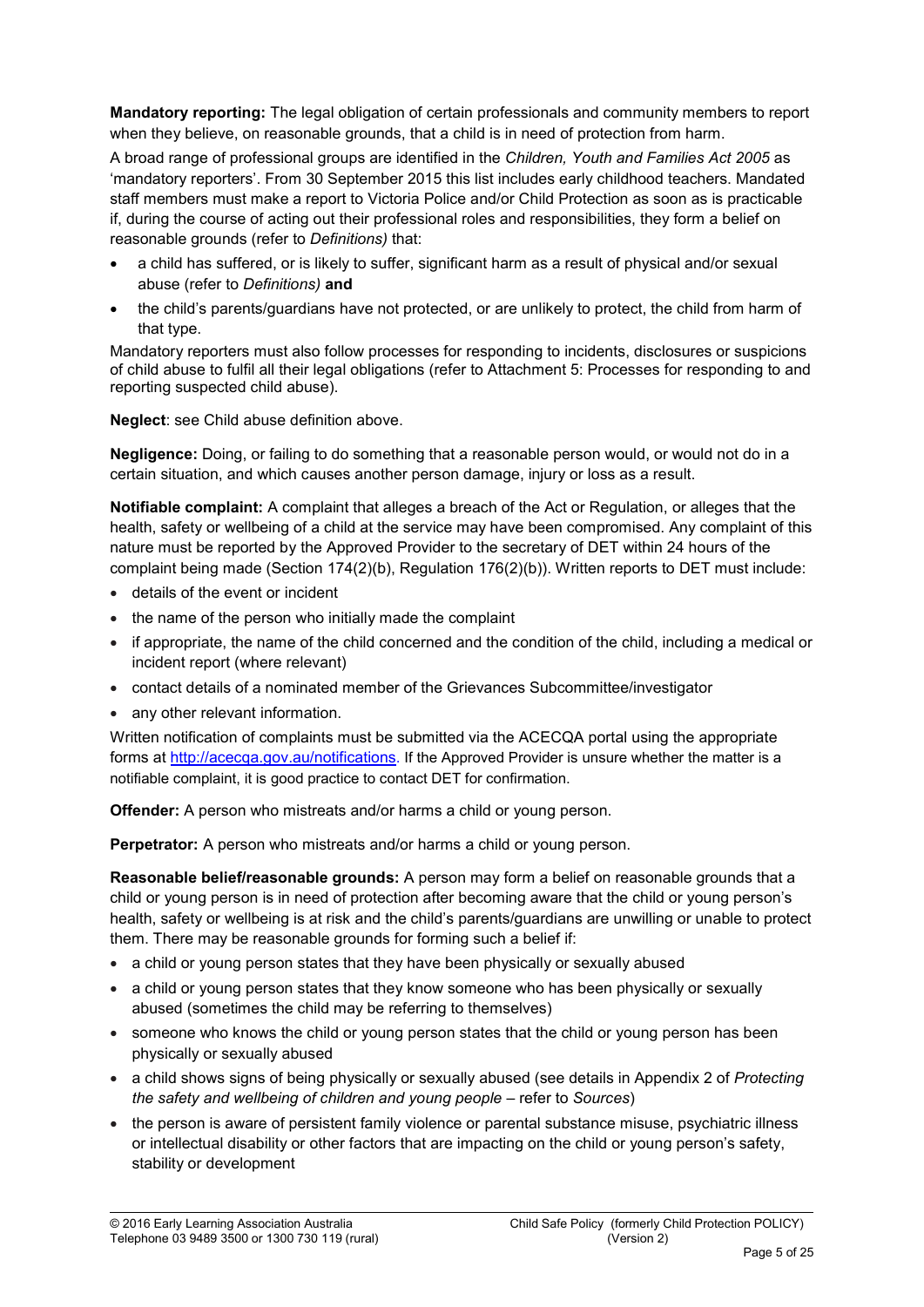- the person observes signs or indicators of abuse, including non-accidental or unexplained injury, persistent neglect, poor care or lack of appropriate supervision
- a child's/young person's actions or behaviour may place them at risk of significant harm and the parents/guardians are unwilling or unable to protect the child.

Serious incident: A serious incident is defined as (regulation 12):

- the death of a child -
	- while being cared for by an education and care service; or
	- following an incident while being educated and cared for by an education and care service
- any incident involving serious injury or trauma to, or illness of, a child while being educated and cared for by an education and care service -
	- which a reasonable person would consider required urgent medical attention from a registered medical practitioner (examples include broken limbs or anaphylaxis reaction) attention of a registered medical practitioner; or
	- for which the child attended, or ought reasonably to have attended a hospital
- any incident where the attendance by emergency services at the education and care service premises was sought, or ought reasonably to have been sought
- any circumstances where a child being educated and cared for by an education and care service appears to be missing or cannot be accounted for;
	- appears to have been taken or removed from the education and care services premises in a manner that contravenes National Regulations;
	- is mistakenly locked in or locked out of the education and care service premises or any part of the premises.

The Regulatory Authority must be notified of a serious incident (section  $174(2)(a)$ ) in writing in the case of:

- the death of a child, as soon as practicable but within 24 hours of the death, or the time that the person becomes aware of the death
- any other serious incident, within 24 hours of the incident or the time that the person becomes aware of the incident.

Written notification of serious incidents must be submitted via the ACECQA portal using the appropriate forms at<http://acecqa.gov.au/notifications>.

Volunteer: Parent/guardian, family member or community member who attends the service to assist the service in some capacity.

Voluntary (non-mandated) notification: A notification to the Child Protection Service by a person who believes that a child is in need of protection and is not mandated to make the notification. Section 183 of the *Children, Youth and Families Act 2005* states that any person who believes, on reasonable grounds, that a child is in need of protection, may notify a protective intervener of that belief and of the reasonable grounds that the belief is based on. Under this part of the Act, notifications are made out of moral obligation, rather than legislative obligation. The person making the notification is not expected to prove the abuse, and the law protects the anonymity of the person making the notification.

Young person: In Victoria, under the *Children, Youth and Families Act 2005*, a child or young person is a person under 18 years of age.

### 5. SOURCES AND RELATED POLICIES

#### Sources

- Australian Human Rights Commission: https://www.humanrights.gov.au/
- Betrayal of Trust Implementation: [http://www.justice.vic.gov.au/home/safer+communities/protecting+children+and+families/betrayal+o](http://www.justice.vic.gov.au/home/safer+communities/protecting+children+and+families/betrayal+of+trust+implementation) [f+trust+implementation](http://www.justice.vic.gov.au/home/safer+communities/protecting+children+and+families/betrayal+of+trust+implementation)
- Better Health Channel: https://www.betterhealth.vic.gov.au/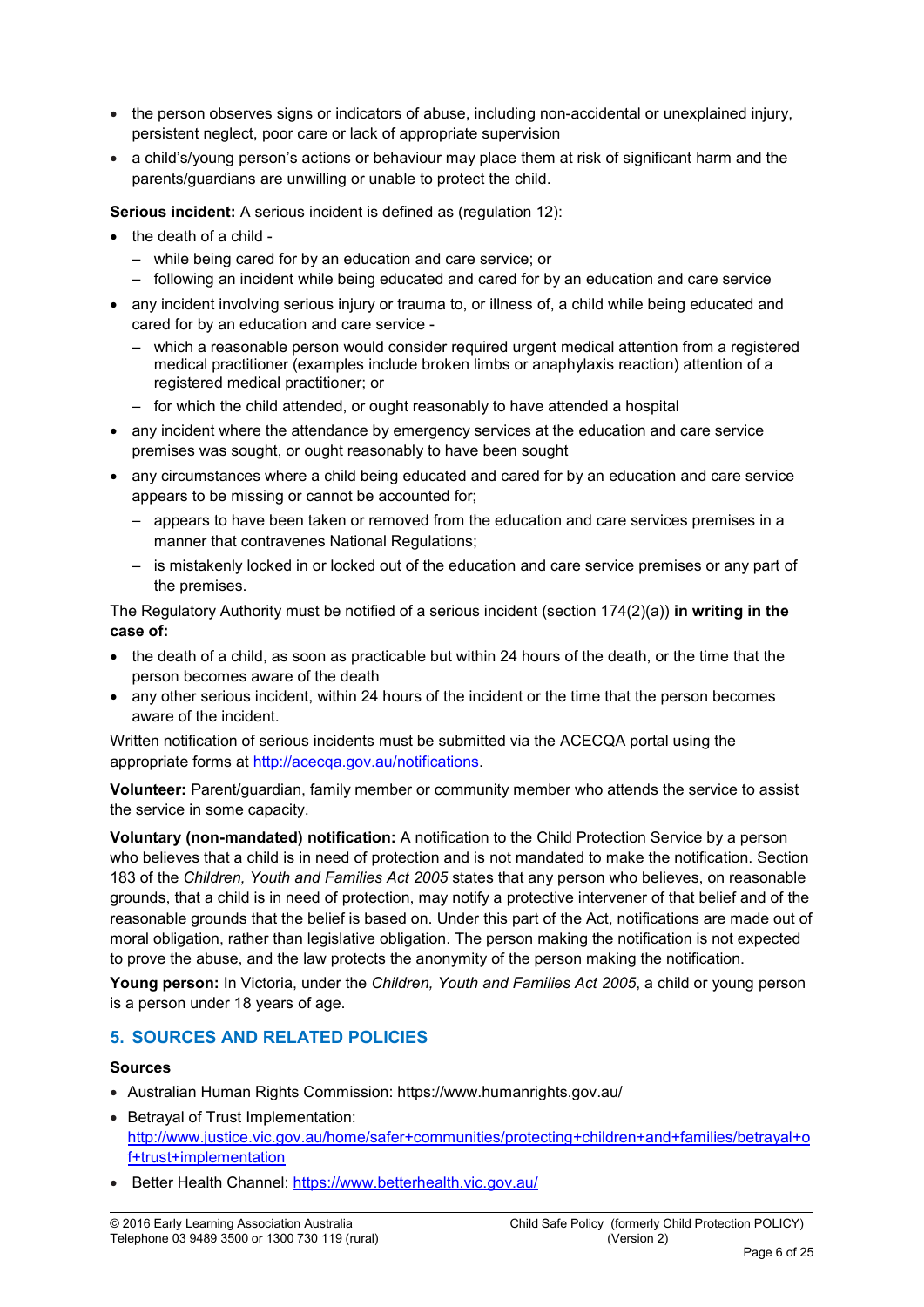- *Charter of Human Rights and Responsibilities Act 2006* (Vic): [http://www.legislation.vic.gov.au](http://www.legislation.vic.gov.au/)
- *Choose With Care: Child Protection*  an information and training program: [www.childwise.net](http://www.childwise.net/)
- Commission for Children and Young People (CCYP): [http://www.ccyp.vic.gov.au](http://www.ccyp.vic.gov.au/)
- National Children's Commissioner: [http://www.dss.gov.au/our-responsibilities/families-and](http://www.dss.gov.au/our-responsibilities/families-and-children/publications-articles/national-children-s-commissioner)[children/publications-articles/national-children-s-commissioner](http://www.dss.gov.au/our-responsibilities/families-and-children/publications-articles/national-children-s-commissioner)
- Palfrey, N & Harris, A. *Information for professionals on supporting children and families after a child has been abused*. Tipsheet produced by the Australian Child & Adolescent Trauma, Loss & Grief Network. Viewed at: <http://earlytraumagrief.anu.edu.au/files/profrespondchildabusetip.pdf>
- *Protecting children and young people from abuse is our responsibility* Department of Education and Training resources: <http://www.education.vic.gov.au/about/programs/health/protect/Pages/default.aspx>
- *Protecting the safety and wellbeing of children and young people* A joint protocol of the Department of Human Services Child Protection, Department of Education and Training, early childhood services and Victorian schools: <http://www.education.vic.gov.au/childhood/providers/regulation/Pages/protectionprotocol.aspx>
- Safe Supportive Schools Community Working Group [http://www.bullyingnoway.gov.au](http://www.bullyingnoway.gov.au/)
- Service Agreement Information Kit for Funded Organisations: <http://www.dhs.vic.gov.au/facs/bdb/fmu/service-agreement>
- The United Nations Convention on the Rights of the Child: [www.unicef.org/crc](http://www.unicef.org/crc)
- Victorian Institute of Teaching : [www.vit.vic.edu.au](http://www.vit.vic.edu.au/)
- *What is Child Abuse?:* [www.dhs.vic.gov.au/for-individuals/children,-families-and-young](http://www.dhs.vic.gov.au/for-individuals/children,-families-and-young-people/child-protection/what-is-child-abuse)[people/child-protection/what-is-child-abuse](http://www.dhs.vic.gov.au/for-individuals/children,-families-and-young-people/child-protection/what-is-child-abuse)
- Working with Children (WWC) Check: [www.justice.vic.gov.au/workingwithchildren](http://www.justice.vic.gov.au/workingwithchildren)

#### Service policies

- *Acceptance and Refusal of Authorisations Policy*
- *Child Safe Environment Policy*
- *Code of Conduct Policy*
- *Complaints and Grievances Policy*
- *Delivery and Collection of Children Policy*
- *Incident, Injury, Trauma and Illness Policy*
- *Inclusion and Equity Policy*
- *Interactions with Children Policy*
- *Participation of Volunteers and Students Policy*
- *Privacy and Confidentiality Policy*
- *Staffing Policy*
- *Supervision of Children Policy*

### **RESPONSIBILITIES**

### The Approved Provider is responsible for:

- providing leadership in the development of an organisational culture of accountability for child safety which is open to scrutiny and is continuously reviewed and improved
- advising staff of current child protection legislation, and their legal and duty of care obligations (Regulation 84)
- undertaking child safety reviews to identify the potential for and respond to signs of child abuse at Gordon Street Pre School in consultation with staff, parents/guardians and children (refer to Attachment 1 – Child safety review checklist)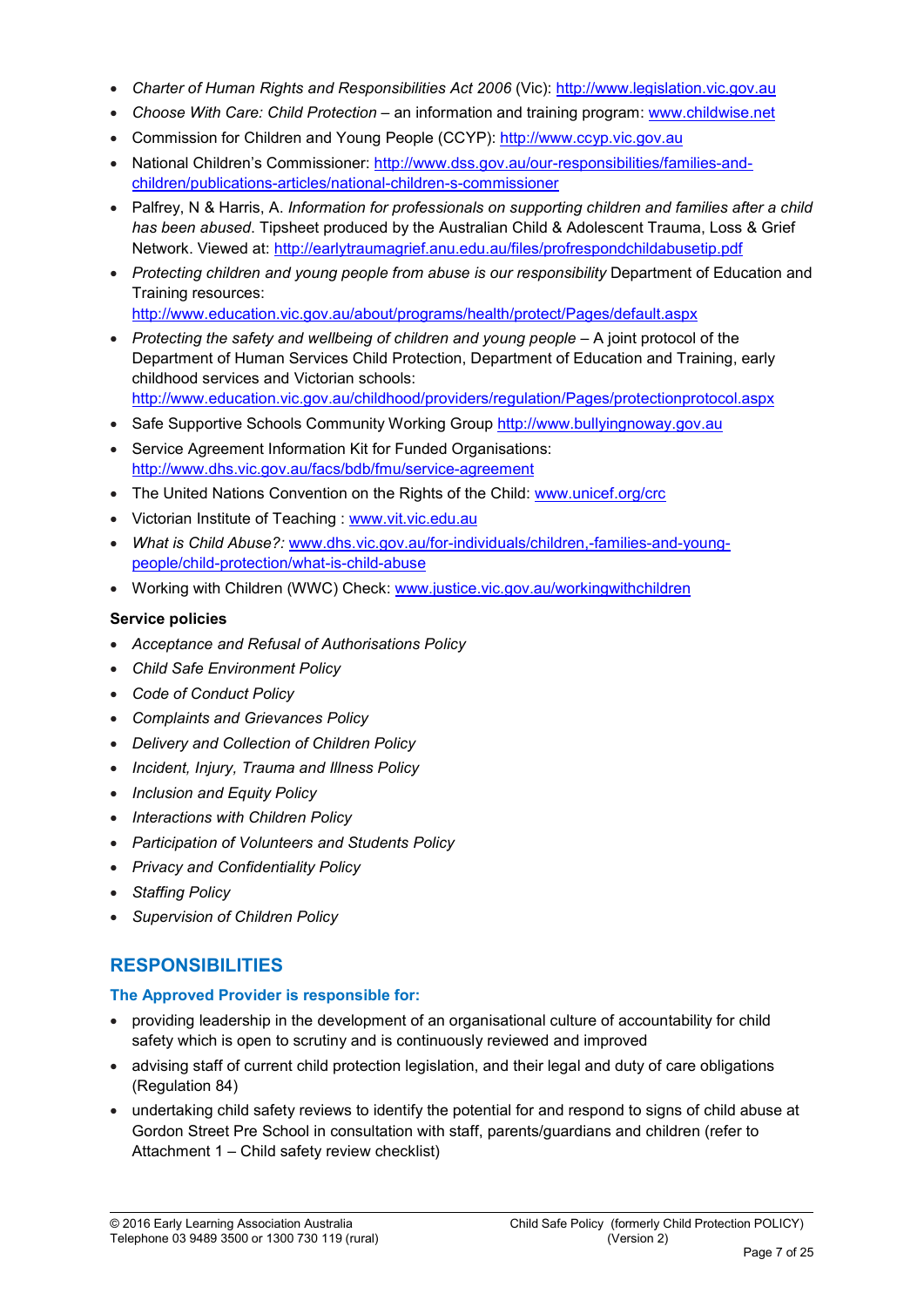- identifying and implementing appropriate programs and practices to support the implementation of the Child Safe Standards in consultation with staff, parents/guardians and children (refer to Attachment 2 – Implementation of Child Safe Standards)
- conducting recruitment and induction processes for staff in line with this policy (refer to Attachment 3 – Guidelines for the incorporation of child safety into staff recruitment and management)
- $\bullet$  screening contractors, volunteers and students in line with their roles (refer to Attachment 4 Guidelines for the incorporation of child safety into recruitment of contractors and volunteers)
- putting processes in place so that contractors, volunteers, students, parents/guardians and other visitors to the service are not left with sole supervision of individual children or groups of children
- developing and implementing procedures to prevent contact from occurring or responding if it has occurred, when the service has been notified of a court order prohibiting an adult from contacting an enrolled child
- ensuring educators, staff, and where appropriate, contractors, volunteers and students undertake appropriate training on child safety, including recognising the signs and symptoms of child abuse (refer to *Definitions*), knowing how to respond, and understanding responsibilities and processes for reporting (refer to Attachment 5 – Processes for responding to and reporting suspected child abuse)
- developing and monitoring procedures for reporting and responding to suspected child abuse or neglect which are promoted across the service and regularly reviewed in partnership with staff and parents/guardians, and where appropriate contractors, volunteers, students and children (refer to Attachment 5: Processes for responding to and reporting suspected child abuse)
- offering support to the child and their family, and to staff in response to concerns or reports relating to the health, safety and wellbeing of a child at Gordon Street Pre School
- developing co-operative relationships with appropriate services and/or professionals (including Child FIRST) in the best interests of children and their families
- implementing reporting procedures and notifications when there are significant concerns for the health, safety or wellbeing of a child at the service (refer to Attachment 5 – Processes for responding to and reporting suspected child abuse)
- notifying DET within 24 hours of a serious incident (refer to *Definitions*) occurring at the service
- notifying DET within 24 hours in writing of becoming aware of a notifiable complaint (refer to *Definitions*) or allegation regarding the health, safety and/or welfare of a child at the service
- maintaining confidentiality at all times (refer to *Privacy and Confidentiality Policy*)
- implementing and reviewing this policy in consultation with staff, volunteers, parents/guardians, and children
- identifying and providing appropriate resources and training to assist staff, contractors, volunteers and students to implement this policy (refer to *Sources*)
- protecting the rights of children and families, and encouraging their participation in decision-making
- keeping staff, contractors, parents/guardian, volunteers and students informed of any relevant changes in legislation and practices in relation to this policy
- ensuring all staff, students, contractors, parents/guardians, volunteers and visitors abide by the *Code of Conduct Policy*
- ensuring an explicit statement of Gordon Street Pre School's commitment to child safety is included in all advertising promotion for the organisation.

### The Nominated Supervisor is responsible for:

- keeping up to date and complying with any relevant changes in legislation and practices in relation to this policy
- supporting the implementation of the Child Safe Standards in Gordon Street Pre School
- promoting the development of an organisational culture of accountability for child safety which is open to scrutiny and is continuously reviewed and improved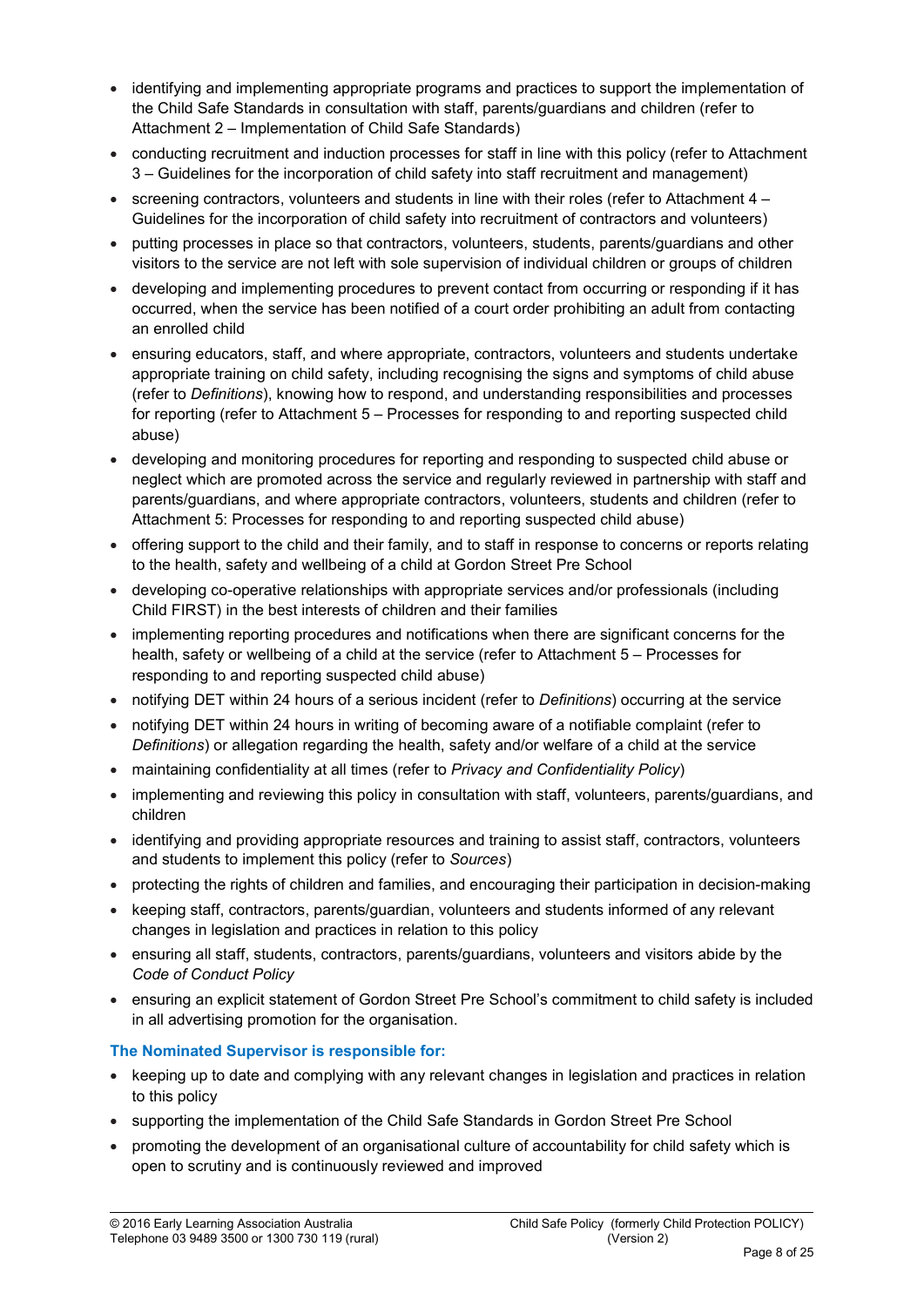- identifying the potential for child abuse at Gordon Street Pre School, and developing and implementing effective prevention strategies in consultation with the Approved Provider and staff (refer to Attachment 1 – Child safety review checklist and Attachment 2 – Implementation of Child Safe Standards)
- developing programs and supporting the implementation of the Child Safe Standards in consultation with the Approved Provider and other staff at the service (refer to Attachment 1 – Child safety review checklist and Attachment 2 – Implementation of Child Safe Standards)
- identifying and providing appropriate resources and training to assist staff, contractors, volunteers and students to implement this policy (refer to *Sources*)
- implementing reporting procedures where there are reasonable grounds (refer to *Definitions)* for believing that a child is at risk of child abuse (refer to Attachment 5 – Processes for responding to and reporting suspected child abuse)
- notifying the Approved Provider immediately on becoming aware of a concern, complaint or allegation regarding the health, safety and welfare of a child at Gordon Street Pre School
- offering support to the child and their family, and to educators and staff in response to concerns or reports relating to the health, safety and wellbeing of a child at Gordon Street Pre School
- making all staff aware of this policy, the Code of Conduct Policy and the Interactions with Children Policy and holding them to account for the behavioural expectations identified.
- implementing and reviewing this policy in consultation with the Approved Provider, educators, staff, contractors and parents/guardians and children
- planning so that no child is left alone (or is out of sight) with a contractor, volunteer, student, parent/guardian or visitor, at the service.

### All staff are responsible for:

- fulfilling their legal responsibilities and duty of care to protect children safe and to maintain children's rights
- keeping up to date and complying with any relevant changes in legislation and practices in relation to this policy
- contributing to an organisational culture of child safety
- identifying the potential for child abuse at Gordon Street Pre School, and developing and implementing effective prevention strategies in consultation with the Approved Provider and the Nominated Supervisor (refer to Attachment 1 – Child safety review checklist and Attachment 2 – Implementation of Child Safe Standards)
- following processes for responding and reporting suspected child abuse (Attachment 5: Processes for responding to and reporting suspected child abuse)
- undertaking appropriate training on child protection, including recognising the signs and symptoms of child abuse (refer to *Definitions*), knowing how to respond, and understanding responsibilities and processes for reporting (refer to Attachment 5 – Processes for responding to and reporting suspected child abuse)
- identifying and implementing appropriate programs and practices to support the implementation of Child Safe Standards in consultation with the Approved Provider and Nominated Supervisor at the service (refer to Attachment 1 – Child safety review checklist and Attachment 2 – Implementation of Child Safe Standards)
- notifying the Nominated Supervisor or the Approved Provider immediately on becoming aware of any concerns, complaints or allegations regarding the health, safety and welfare of a child at Gordon Street Pre School
- offering support to the child and their family in response to concerns or reports relating to the health, safety and wellbeing of a child at Gordon Street Pre School
- co-operating with other services and/or professionals (including Child FIRST) in the best interests of children and their families
- informing families of support services available to them (such as Child FIRST), and of the assistance these services can provide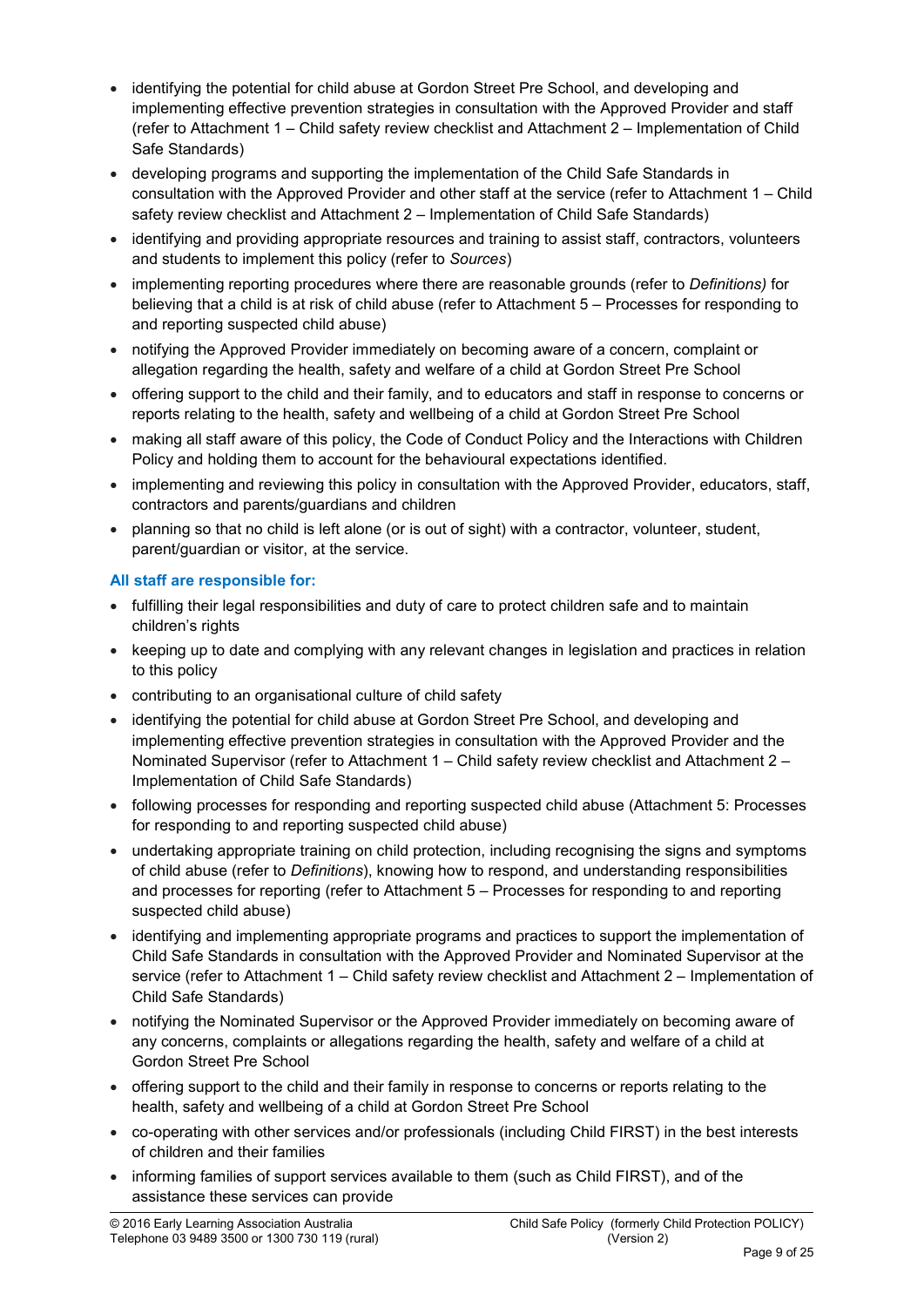- conducting activities so that no child is left alone (or is out of sight) with a contractor, visitor, volunteer, student or parent/guardian at the service
- following the Gordon Street Pre School's processes where the service has been notified of a court order prohibiting an adult from contacting an enrolled child
- maintaining confidentiality at all times (refer to *Privacy and Confidentiality Policy*)
- implementing and reviewing this policy in consultation with the Approved Provider and Nominated Supervisor
- educating and empowering children to talk about events and situations that make them feel uncomfortable
- ensuring that children at the service are not subjected to any form of corporal punishment, or any discipline that is unreasonable or excessive in the circumstances
- using appropriate resources and undertaking training to assist with the implementation of this policy (refer to *Sources*)
- abiding by the service's *Code of Conduct Policy* and *Interactions with Children Policy.*

#### Parents/guardians are responsible for:

- reading and complying with this policy
- reporting any concerns, including in relation to potential child abuse, to the appropriate child protection authorities or the police if immediate police attention is required
- abiding by the service's *Code of Conduct.*

Contactors, volunteers and students, while at the service, are responsible for following this policy and its procedures.

## **EVALUATION**

To assess whether the values and purposes of the policy have been achieved, the Approved Provider will:

- regularly seek feedback from everyone affected by the policy regarding its effectiveness, particularly in relation to identifying and responding to child safety concerns
- monitor the implementation, compliance, complaints and incidents in relation to this policy
- keep the policy up to date with current legislation, research, policy and best practice
- revise the policy and procedures as part of the service's policy review cycle, or as required
- notify parents/guardians at least 14 days before making any changes to this policy or its procedures (Regulation 172(2)).

# ATTACHMENTS

- Attachment 1: Child safety review checklist
- Attachment 2: Implementation of Child Safe Standards
- Attachment 3: Guidelines for the incorporation of child safety into staff recruitment and management
- Attachment 4: Guidelines for the incorporation of child safety into recruitment of contractors and volunteers
- Attachment 5: Processes for responding to and reporting suspected child abuse

# **AUTHORISATION**

This policy was adopted by the Approved Provider of Gordon Street Pre School on 14<sup>th</sup> June 2017.

# REVIEW DATE: 14TH JUNE 2019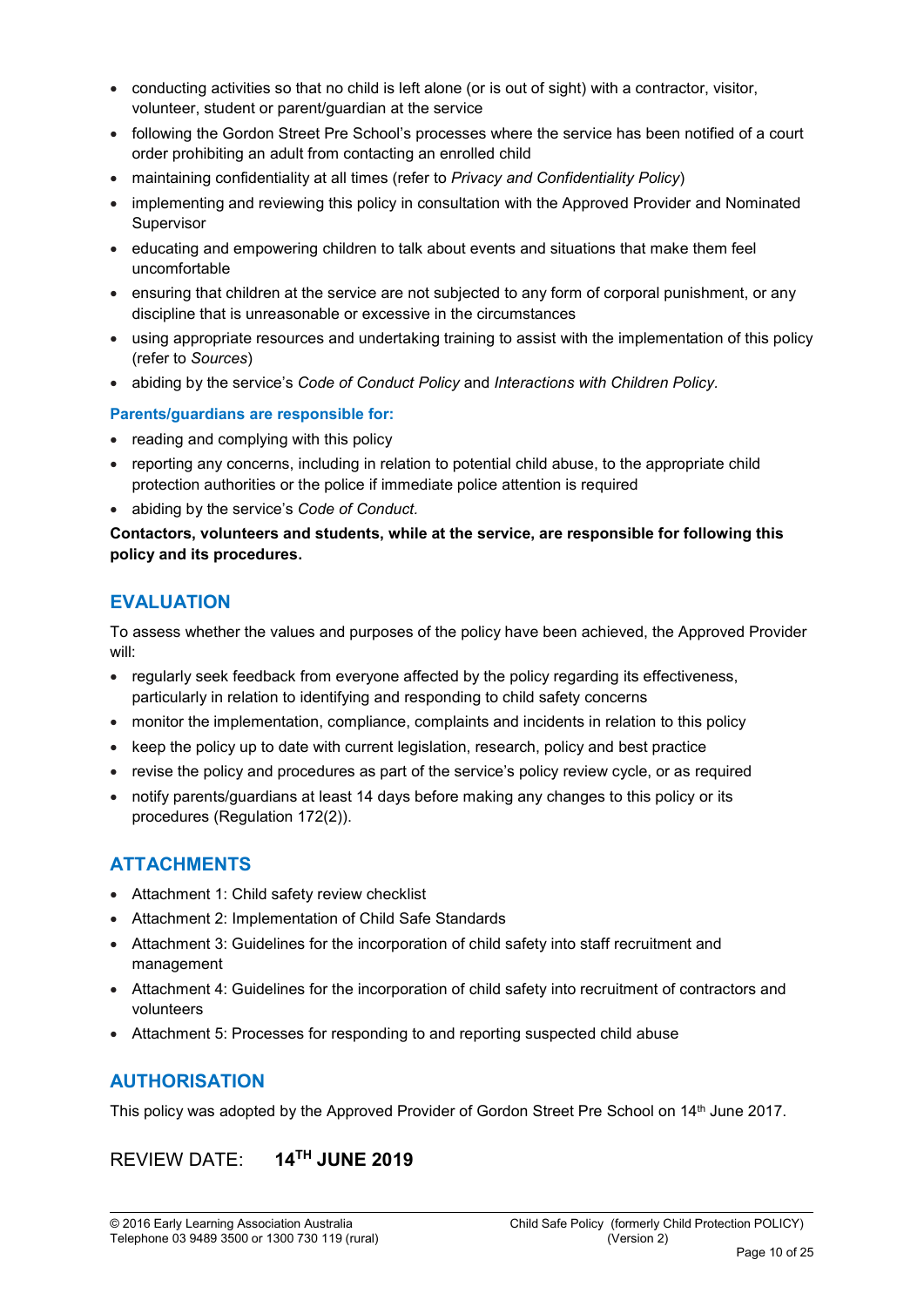# ATTACHMENT 1 Child safety review checklist



This checklist assists services to assess important areas of child safety in line with the seven Child Safe Standards. The outcomes of the checklist should inform a plan to address policies and practices to ensure children's safety and wellbeing.

| <b>Child safety element</b>                                                                                                                                                         | Yes/No | What does the service<br>do well? | <b>What improvements</b><br>can be made? | Who,<br>when<br>and<br>review<br>date |
|-------------------------------------------------------------------------------------------------------------------------------------------------------------------------------------|--------|-----------------------------------|------------------------------------------|---------------------------------------|
| 1. Strategies to embed an organisational culture of child safety, through effective leadership<br>arrangements                                                                      |        |                                   |                                          |                                       |
| Do you have appropriate<br>governance arrangements in<br>place?                                                                                                                     |        |                                   |                                          |                                       |
| Is the commitment to child<br>safety modelled by your<br>leadership?                                                                                                                |        |                                   |                                          |                                       |
| Do you welcome all children<br>and acknowledge that some<br>children are particularly<br>vulnerable?                                                                                |        |                                   |                                          |                                       |
| Do you recognise, respect<br>and promote the belief that<br>cultural identity is<br>fundamental to a child's<br>safety and wellbeing, and<br>provide training for staff on<br>this? |        |                                   |                                          |                                       |
| Do you encourage children<br>with special needs and from<br>different backgrounds to<br>participate, and do they<br>participate?                                                    |        |                                   |                                          |                                       |
| Do you raise awareness<br>about child abuse?                                                                                                                                        |        |                                   |                                          |                                       |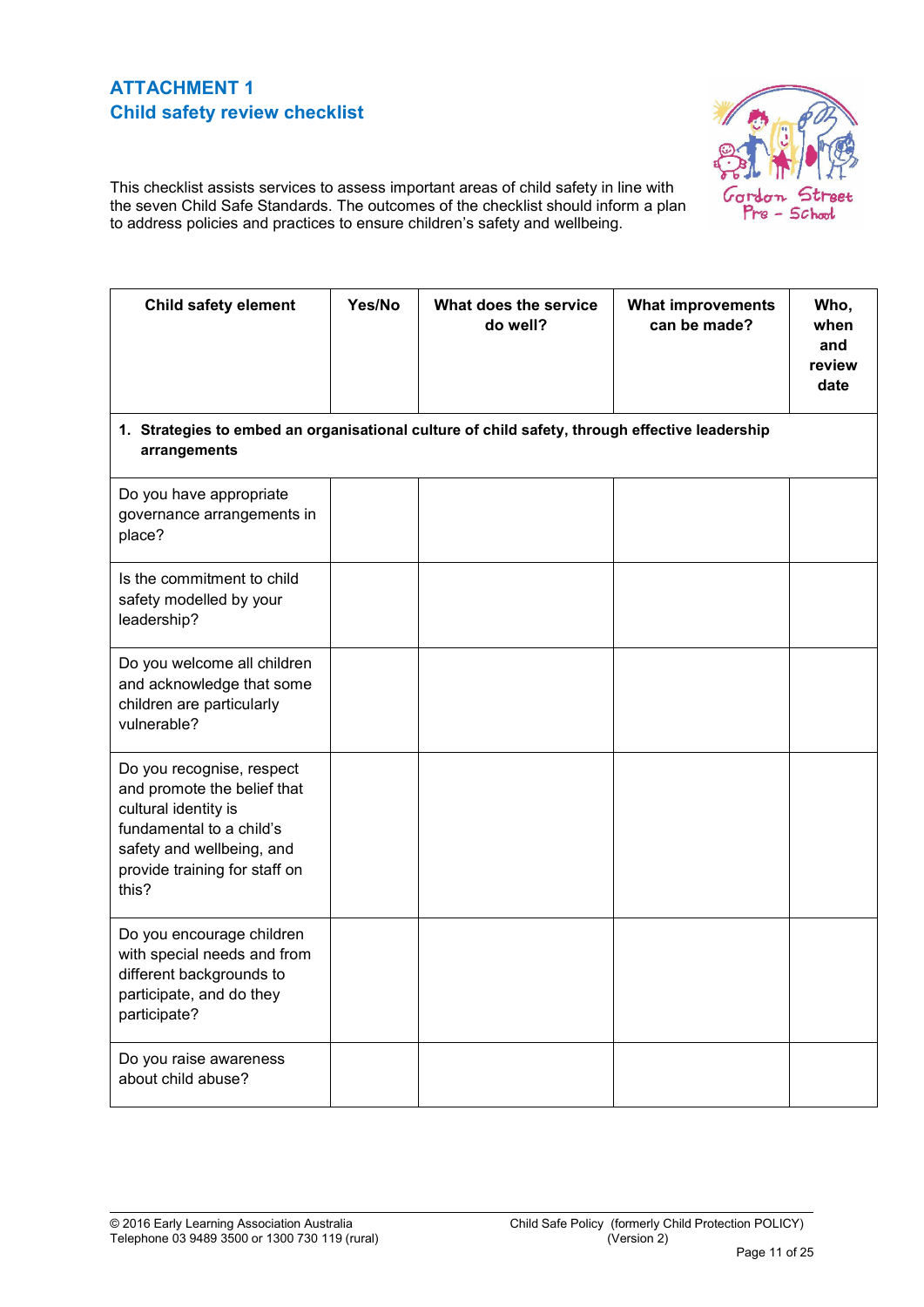| <b>Child safety element</b>                                                                                                        | Yes/No | What does the service do<br>well? | <b>What improvements</b><br>can be made? | Who,<br>when and<br>review<br>date |
|------------------------------------------------------------------------------------------------------------------------------------|--------|-----------------------------------|------------------------------------------|------------------------------------|
| 2. A Child Safe Policy                                                                                                             |        |                                   |                                          |                                    |
| Do all staff members know<br>about this Child Safe Policy<br>and their responsibilities to<br>uphold it?                           |        |                                   |                                          |                                    |
| Has the Child Safe Policy<br>been adapted to address the<br>risks that have been<br>identified in your risk<br>assessment?         |        |                                   |                                          |                                    |
| Do you undertake regular<br>Child Safety Reviews to<br>inform your policy?                                                         |        |                                   |                                          |                                    |
| Are children consulted about<br>how safe they feel and what<br>ideas they might have to<br>promote safety in your<br>organisation? |        |                                   |                                          |                                    |
| Do staff know their<br>responsibilities about Failure<br>to Disclose and Failure to<br>Protect legislative<br>requirements?        |        |                                   |                                          |                                    |
| 3. A Code of Conduct that establishes clear expectation for appropriate behaviour with children                                    |        |                                   |                                          |                                    |
| Is the Code of Conduct well<br>known by staff, volunteers,<br>children and families and are<br>they required to comply with<br>it? |        |                                   |                                          |                                    |
| Do staff know how concerns<br>regarding breaches of the<br>Code of Conduct can be<br>raised and how they will be<br>responded to?  |        |                                   |                                          |                                    |
| Are parents/guardians and<br>visitors aware of the Code of<br>Conduct?                                                             |        |                                   |                                          |                                    |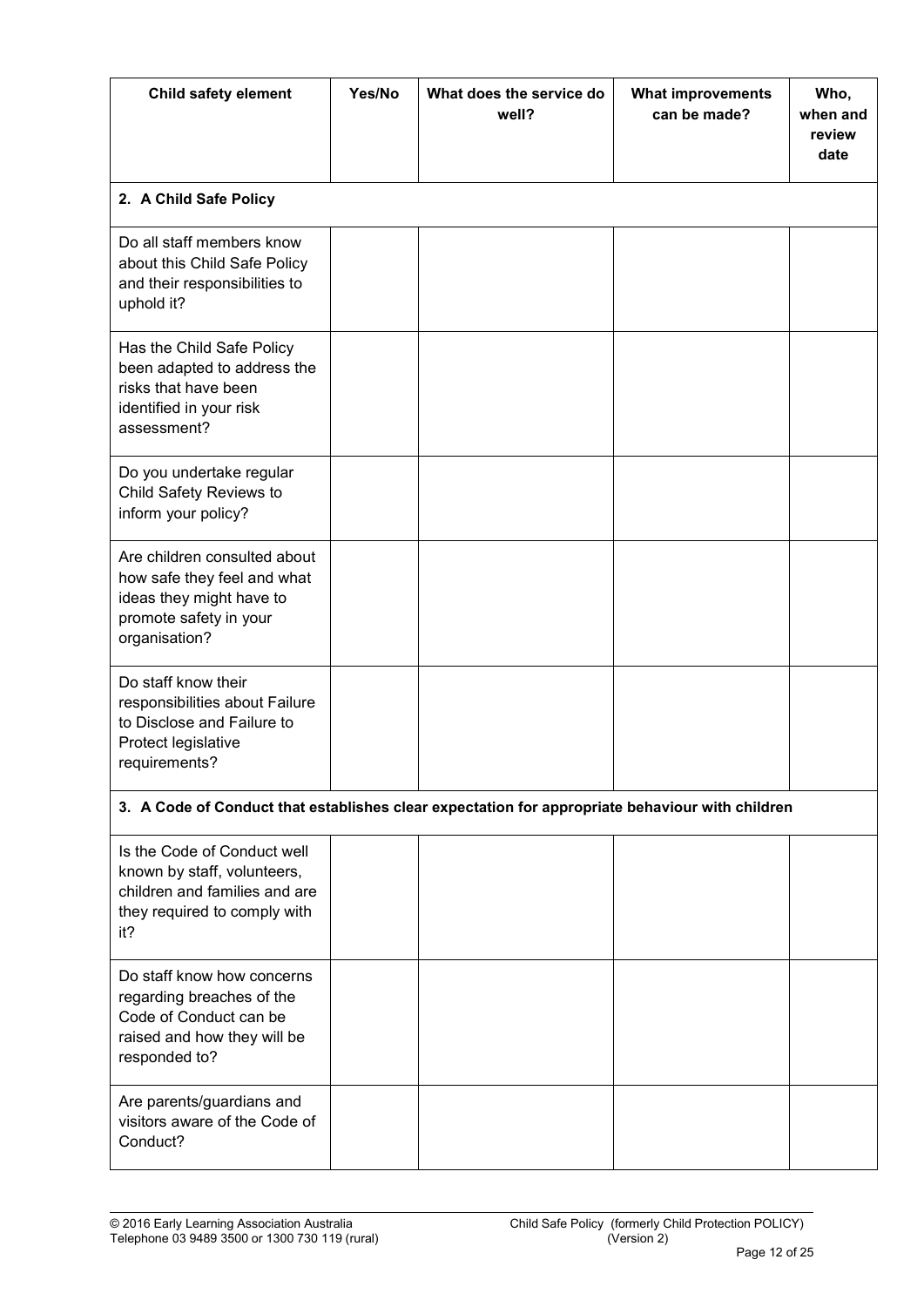| Child safety element                                                                                                                                                                                                                                                              | Yes/No | What does the service do<br>well? | <b>What improvements</b><br>can be made? | Who,<br>when and<br>review<br>date |
|-----------------------------------------------------------------------------------------------------------------------------------------------------------------------------------------------------------------------------------------------------------------------------------|--------|-----------------------------------|------------------------------------------|------------------------------------|
| 4. Screening, supervision, training and other human resource practices that reduce the risk of child abuse<br>by new and existing personnel                                                                                                                                       |        |                                   |                                          |                                    |
| Do you have clear duty and<br>position statements (job<br>descriptions?)                                                                                                                                                                                                          |        |                                   |                                          |                                    |
| Have you determined which<br>employee or volunteer<br>positions require Working<br>with Children Checks and<br>have those checks been<br>undertaken?                                                                                                                              |        |                                   |                                          |                                    |
| Does your organisation<br>follow the recruitment<br>procedures outlined in<br>Attachment 3 including<br>interview processes, referee<br>checks, Working with<br>Children Checks and other<br>screening requirements and<br>record the procedures taken?                           |        |                                   |                                          |                                    |
| Does the service have a staff<br>development strategy to<br>maintain and develop skills<br>and capabilities, including<br>understanding the risk of<br>harm to children, the different<br>types of harm, how to identify<br>child abuse and relevant<br>legislative requirements? |        |                                   |                                          |                                    |
| Does the service have robust<br>staff and volunteer<br>performance management<br>strategies in place?                                                                                                                                                                             |        |                                   |                                          |                                    |
| 5. Processes for responding to and reporting suspected child abuse                                                                                                                                                                                                                |        |                                   |                                          |                                    |
| Do your staff know and<br>understand the process for<br>reporting and acting on<br>disclosures or concerns<br>about child safety?                                                                                                                                                 |        |                                   |                                          |                                    |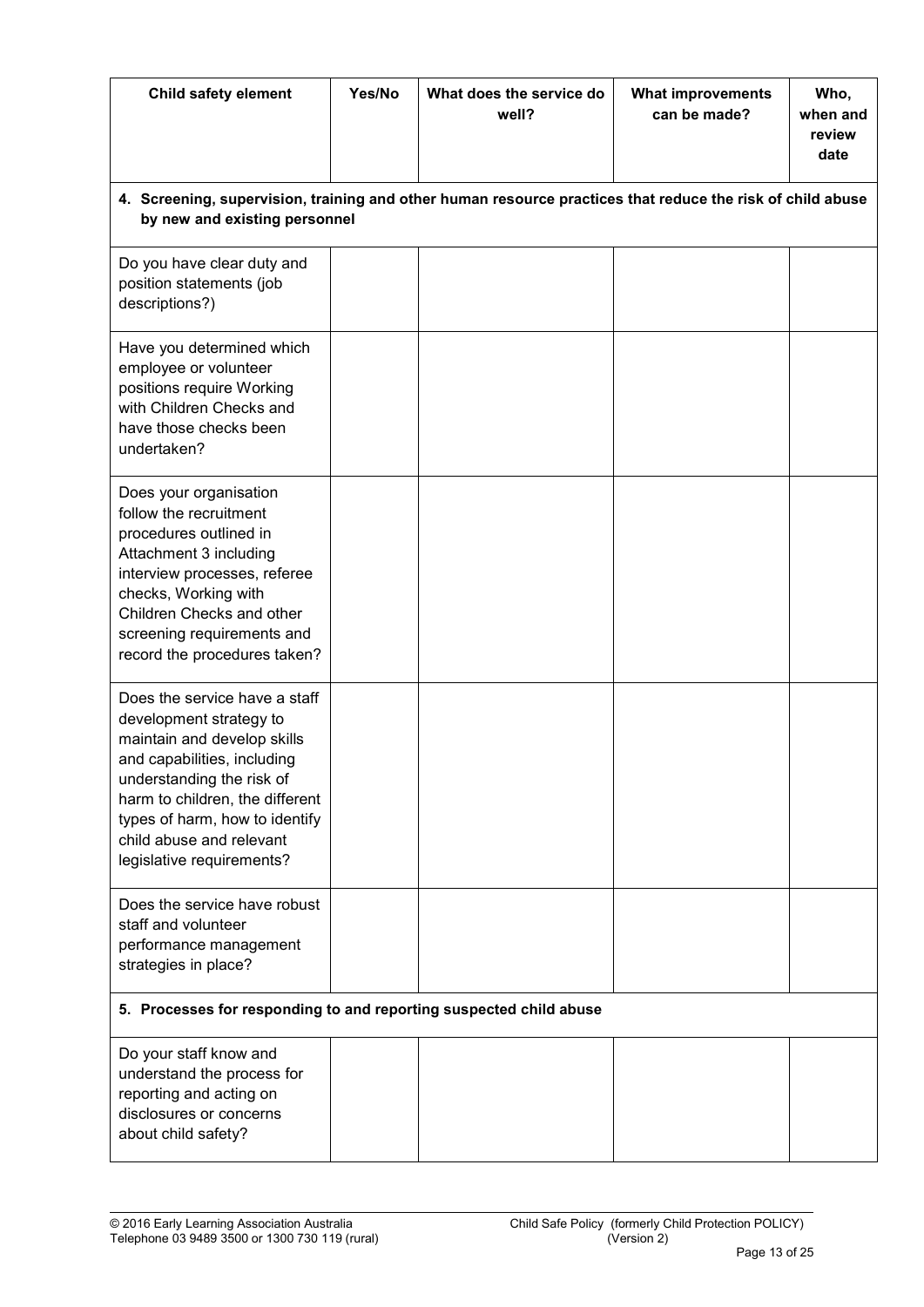| Child safety element                                                                                                                                                                                                                                      | Yes/No | What does the service do<br>well? | <b>What improvements</b><br>can be made? | Who,<br>when and<br>review<br>date |
|-----------------------------------------------------------------------------------------------------------------------------------------------------------------------------------------------------------------------------------------------------------|--------|-----------------------------------|------------------------------------------|------------------------------------|
| Are your staff and volunteers<br>aware of their responsibility<br>to report concerns of harm?                                                                                                                                                             |        |                                   |                                          |                                    |
| Do you have policies and<br>procedures concerning<br>record keeping requirements<br>and confidentiality and<br>privacy?                                                                                                                                   |        |                                   |                                          |                                    |
| Do you have a complaints<br>process that is accessible for<br>children and families?                                                                                                                                                                      |        |                                   |                                          |                                    |
| Do you have child friendly<br>processes in place to ensure<br>children know who to talk to if<br>they feel unsafe or have a<br>concern?                                                                                                                   |        |                                   |                                          |                                    |
| 6. Strategies to identify and reduce or remove risks of child abuse                                                                                                                                                                                       |        |                                   |                                          |                                    |
| Do you undertake risk<br>assessments and have an<br>organisational Risk<br>Management Plan?                                                                                                                                                               |        |                                   |                                          |                                    |
| Is undertaking, monitoring<br>and reviewing the risk<br>management plan the<br>designated responsibility of a<br>specific staff member?                                                                                                                   |        |                                   |                                          |                                    |
| In undertaking your risk<br>assessment, do you<br>specifically consider the<br>cultural safety of Aboriginal<br>children and children from<br>culturally and/or linguistically<br>diverse backgrounds and the<br>safety of children with a<br>disability? |        |                                   |                                          |                                    |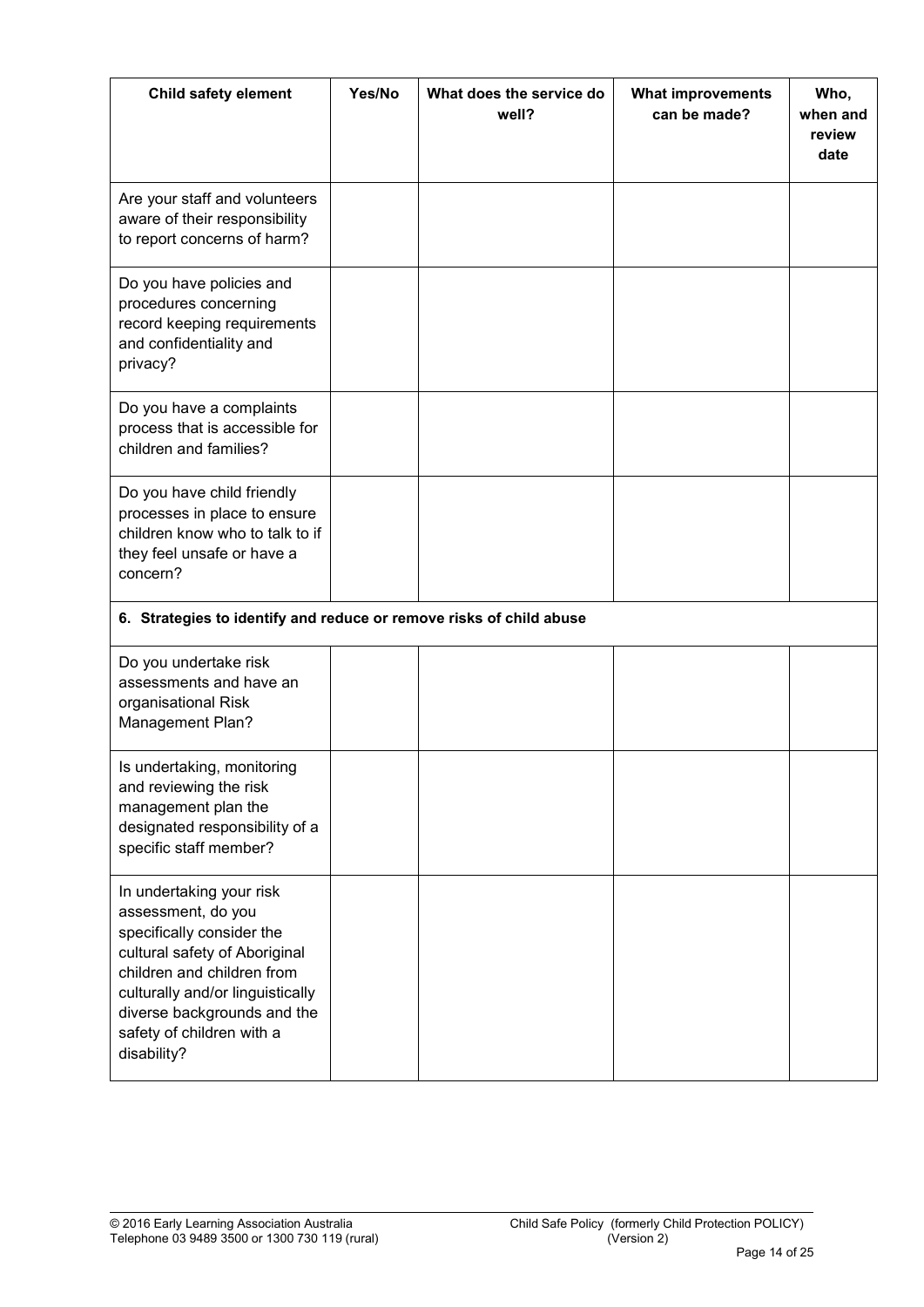| Child safety element                                                                                                    | Yes/No | What does the service do<br>well? | <b>What improvements</b><br>can be made? | Who,<br>when and<br>review<br>date |
|-------------------------------------------------------------------------------------------------------------------------|--------|-----------------------------------|------------------------------------------|------------------------------------|
| 7. Strategies to promote the participation and empowerment of children                                                  |        |                                   |                                          |                                    |
| Do you consult with children<br>about decisions that affect<br>them?                                                    |        |                                   |                                          |                                    |
| Do you create opportunities<br>for participation that<br>incorporates planning,<br>preparation, action and<br>feedback? |        |                                   |                                          |                                    |
| Do you inform children of<br>their rights and tell them how<br>to raise any concerns?                                   |        |                                   |                                          |                                    |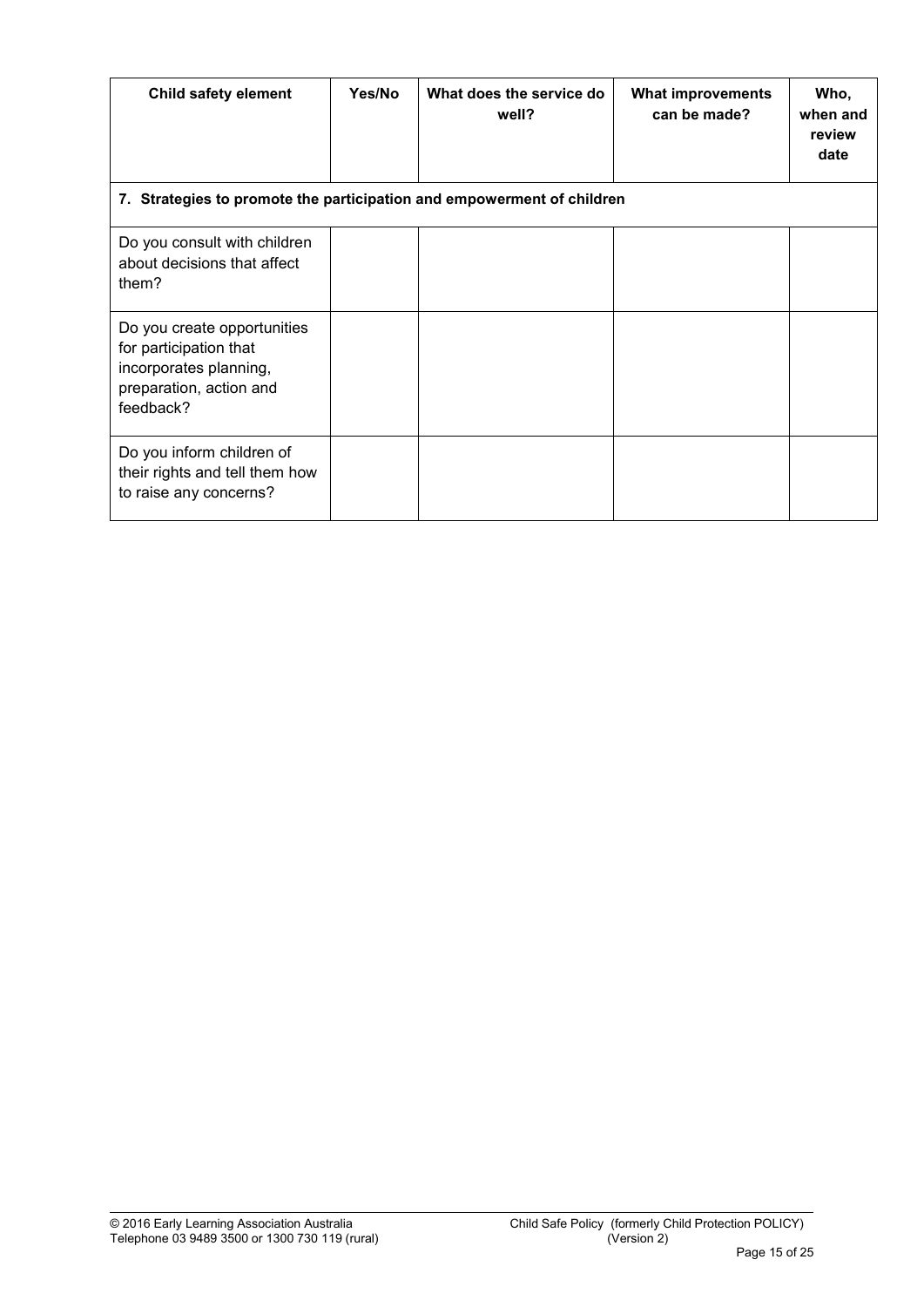# ATTACHMENT 2 Implementation of Child Safe Standards<sup>1</sup>



This table provides some examples of practices that may be implemented to support compliance with the Child Safe Standards. Services must include the following principles as part of each standard:

- Promoting the cultural safety of Aboriginal children
- Promoting the cultural safety of children from culturally and/or linguistically diverse backgrounds
- Promoting the safety of children with a disability.

| Child safe standard                                                                                                                                   | <b>Examples of practices</b>                                                                                                                                                                                                                                                                                                                                                                                                                                                                                                                                                                                                                                         |
|-------------------------------------------------------------------------------------------------------------------------------------------------------|----------------------------------------------------------------------------------------------------------------------------------------------------------------------------------------------------------------------------------------------------------------------------------------------------------------------------------------------------------------------------------------------------------------------------------------------------------------------------------------------------------------------------------------------------------------------------------------------------------------------------------------------------------------------|
| 1. Strategies to embed an<br>organisational culture of child<br>safety, including through effective<br>leadership arrangements                        | The Approved Provider has responsibility for ensuring<br>$\bullet$<br>child safety review is conducted and implemented<br>Strategic direction, vision and philosophy include child<br>safety<br>Induction/training for recognising and responding to<br>$\bullet$<br>child abuse for all personnel including leadership<br>Service welcomes all children and acknowledges that<br>$\bullet$<br>some children are vulnerable<br>Service supports children's cultural identity<br>Child safety is a regular agenda item at leadership and<br>staff meetings<br>Child safe policies and procedures are communicated<br>to all staff, volunteers, children and families. |
| 2. A child safe policy or statement of<br>commitment to child safety.                                                                                 | Have a child safe policy (such as this one) which<br>$\bullet$<br>provides an approach to being child safe, such as<br>recruitment processes, reporting procedures and<br>guides to managing child abuse risks<br>Have a plan to address the risks identified in the child<br>$\bullet$<br>safety review<br>Public statements to raise awareness of the<br>$\bullet$<br>organisation's commitment to child safety.                                                                                                                                                                                                                                                   |
| 3. A code of conduct that<br>establishes clear expectations for<br>appropriate behaviour with<br>children                                             | Clear and specific standards of conduct for interactions<br>$\bullet$<br>with children, such as in different situations<br>Require staff to sign a code of conduct<br>$\bullet$<br>Clear explanation of appropriate relationships with<br>$\bullet$<br>children for staff, volunteers, parents and children<br>Policies clearly explain how concerns regarding the<br>$\bullet$<br>Code of Conduct are raised and will be responded to<br>Instruction on how to respond to risks adults may pose<br>$\bullet$<br>to children or that children may pose to each other.                                                                                                |
| 4. Screening, supervision, training<br>and other human resources<br>practices that reduce the risk of<br>child abuse by new and existing<br>personnel | Embed child safety into performance arrangements<br>$\bullet$<br>and position descriptions<br>Ensure existing and newly recruited staff and<br>$\bullet$<br>volunteers understand the importance of child safety<br>and are aware of the policies and procedures                                                                                                                                                                                                                                                                                                                                                                                                     |

 1 Attachment 2 is based on *A Guide for Creating A Child Safe Organisation* Version 2.0 December 2015, available from the Commission for Children and Young People (refer to *Sources)* and on *Child Safe Standards and Criminal Law Reform for Early Childhood Services* presentation by Centre for Excellence in Child and Family Welfare Inc.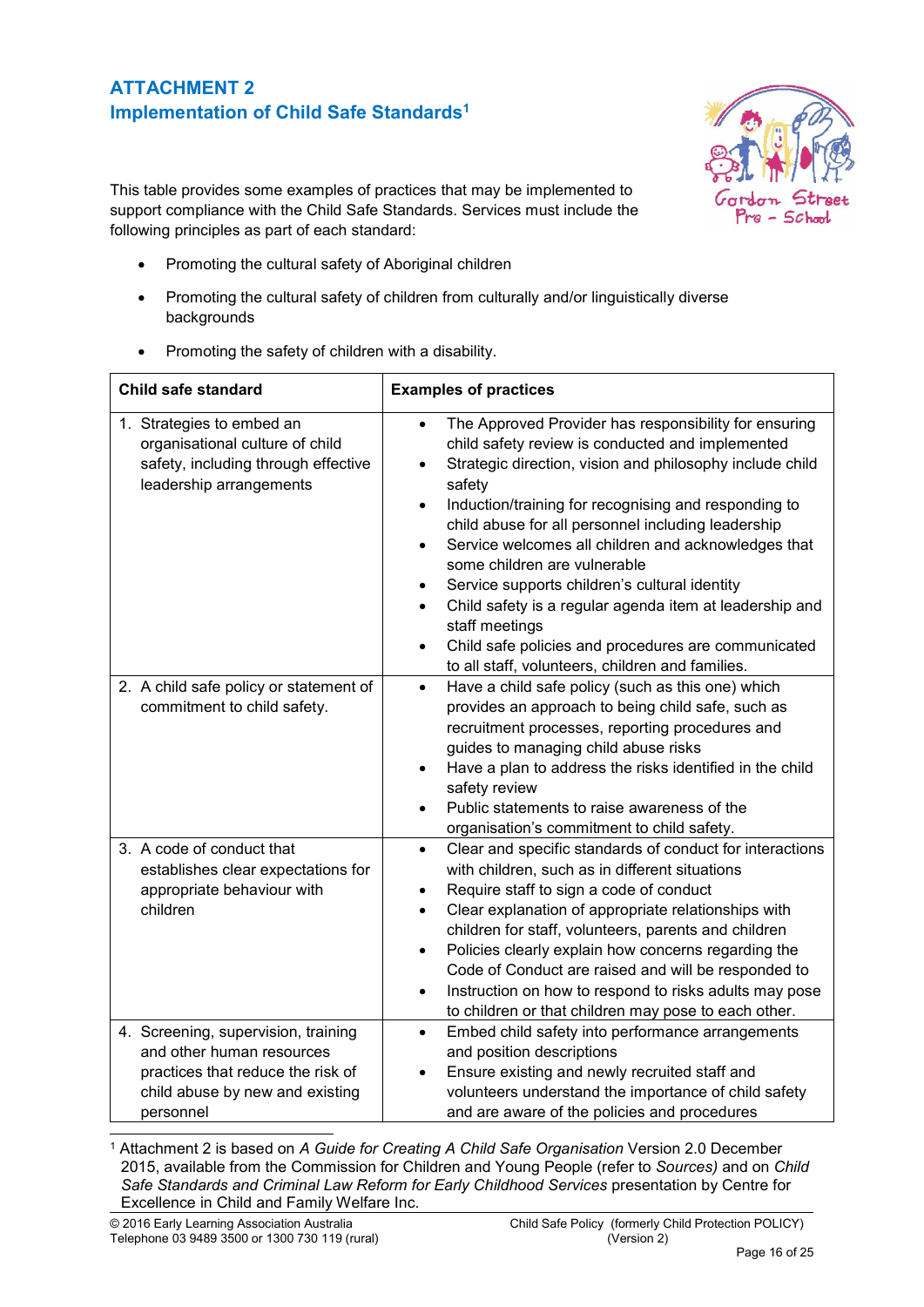|                                                                              | A staff development strategy is in place to maintain<br>and develop skills including understanding<br>responsibilities and how to identify child abuse and<br>reduce the risk<br>Undertake consistent recruitment and selection<br>processes that identify and respond to indicators of<br>risk<br>Have a process for management of allegations,<br>$\bullet$<br>negative police checks and other checks relevant for<br>staff positions.                                                                                                                                                     |
|------------------------------------------------------------------------------|-----------------------------------------------------------------------------------------------------------------------------------------------------------------------------------------------------------------------------------------------------------------------------------------------------------------------------------------------------------------------------------------------------------------------------------------------------------------------------------------------------------------------------------------------------------------------------------------------|
| 5. Processes for responding to and<br>reporting suspected child abuse        | Ensure staff and volunteers are aware of their<br>$\bullet$<br>responsibility to report signs of risk and concerns of<br>harm<br>Have a complaints process that is accessible for<br>$\bullet$<br>children and families and publicise this<br>Ensure children know who to talk to if they feel unsafe<br>or have a concern<br>Maintain adequate record keeping of child safety<br>$\bullet$<br>issues which respect privacy<br>Establish feedback processes for staff, volunteers,<br>$\bullet$<br>children and families on policies and procedures                                           |
| 6. Strategies to identify and reduce<br>or remove risks of child abuse       | Complete the Child Safety Review Checklist<br>$\bullet$<br>(Attachment 1) and develop an improvement plan<br>Ensure risk assessment takes into consideration the<br>$\bullet$<br>needs of Aboriginal children and children from<br>culturally and/or linguistically diverse backgrounds and<br>the safety of children with a disability<br>Develop, record and communicate processes for<br>$\bullet$<br>removing risks to children<br>Encourage early identification and awareness raising<br>$\bullet$<br>of risks<br>Learn from past lessons such as through training and<br>policy review |
| 7. Strategies to promote the<br>participation and empowerment<br>of children | Consult children about decisions which affect them<br>Inform children of their rights and tell them how to raise<br>$\bullet$<br>safety concerns<br>Gather feedback from children about what would help<br>$\bullet$<br>them to raise safety concerns and implement<br>improvements<br>Train staff and volunteers on methods of empowering<br>$\bullet$<br>children and encouraging their participation<br>Raise awareness in the organisation and community<br>$\bullet$<br>about children's rights                                                                                          |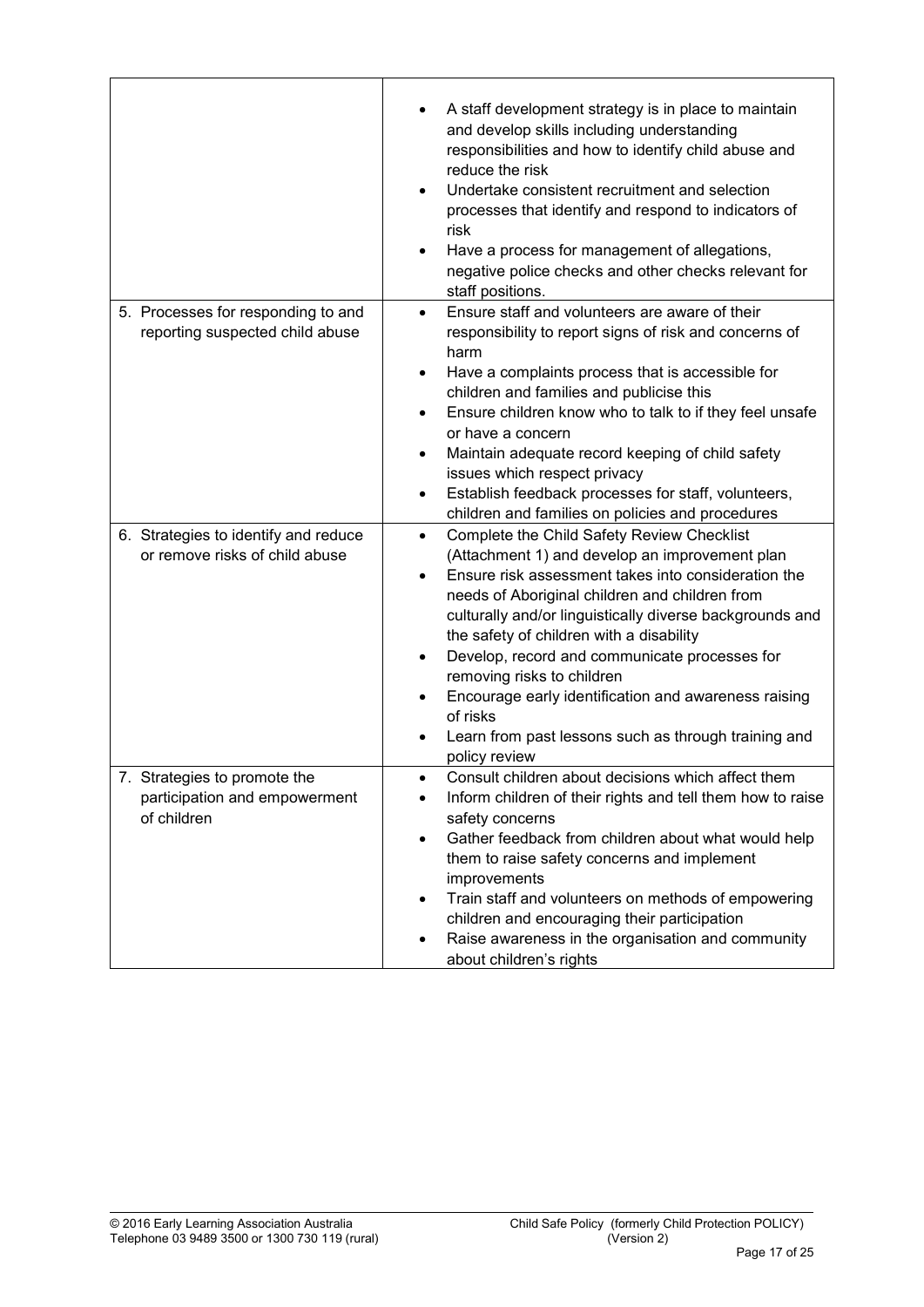### ATTACHMENT 3 Guidelines for incorporation of child safety into the recruitment and management of staff



The following guidelines and processes for the incorporation of child safety into the recruitment and management of staff demonstrate Gordon Street Pre

School's commitment to maximising the safety of children and deterring unsuitable and inappropriate persons from attempting to work at our service.

#### Preparation for recruitment

- Assess whether the role includes direct and unsupervised contact with children and whether a Working with Children Check (WWCC) or Victorian Institute of Teaching registration is required
- Include a statement of Gordon Street Pre School's commitment to maintaining a child safe environment in the job description
- Job description clearly outlines responsibilities and accountability
- Job advertisements clearly state our commitment to child safety
- The template letter of offer includes a statement about what is expected of the staff member in terms of commitment and responsibilities for child safety.

#### Selection process

- At least three people are on the interview panel including, where possible, a gender mix and a person external to the service or someone with human resource/interviewing experience
- Questions are behaviour-based and ask the interviewee to provide examples of their past behaviour in specific situations relevant to the job being applied for
- Questions regarding relationships with children are values-based and include a consideration of issues such as professional boundaries, resilience and motivation, teamwork, accountability and ethics
- Questions are based on key selection criteria
- More detail is asked for when answers seem incomplete
- Confirm identity by sighting (and taking a copy of) an original birth certificate or extract, a driver's licence or a passport
- Verify qualifications and, where relevant, Working with Children Check or Victorian Institute of Teaching registration
- Thorough reference checks:
	- $-$  at least two referees are contacted (including the current or most recent employer or direct line manager) in person or via telephone
	- all referees must have observed the applicant working with children first-hand
	- referees are asked about the candidate's past behaviour including relationships with children, professional boundaries, resilience and motivation, teamwork, accountability and ethics.
- Orientation and induction covers information about values, attitudes, expectations and workplace practices in relation to maintaining a child safe environment
- Information provided to the new staff member on commencing work at the service includes: the *Child Safe (formerly Child Protection) Policy, Child Safe Environment Policy*, *Code of Conduct Policy*, *Complaints and Grievances Policy* and *Staffing Policy*
- Regular meetings are held between staff members and the Approved Provider
- A mentoring or buddy system for staff members is in place
- Training and education with regard to child safety and child protection is provided for all staff
- Resources and support are provided for all staff to ensure a child safe environment.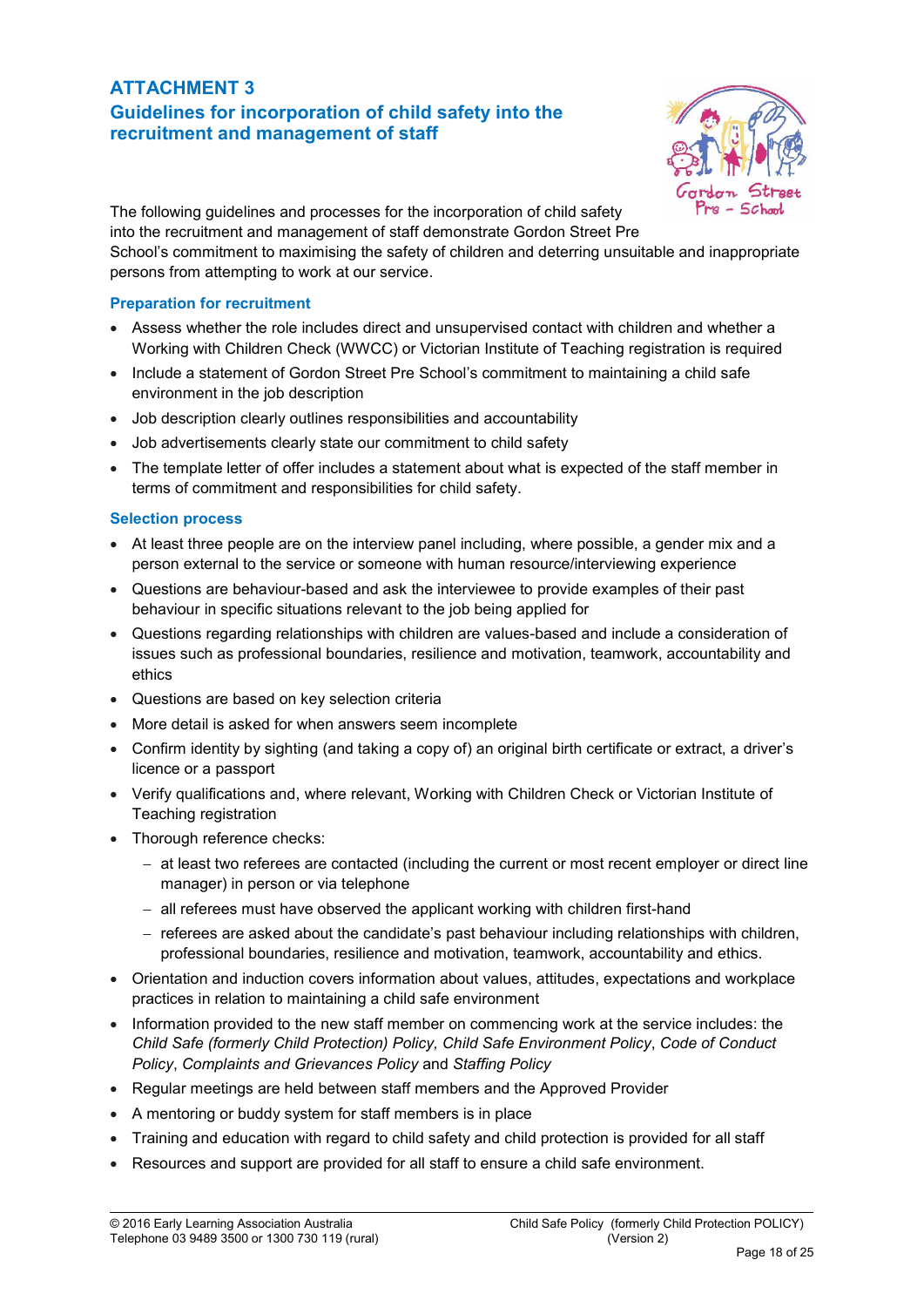### Ongoing Management

- Regular meetings are held between staff and the Approved Provider and child safety is a regular item on the agenda
- Provide supervision to ensure clear expectations about the role, adequate support as well as onthe-job monitoring of their performance
- Performance reviews consider the staff member's contribution to creating a child safe environment
- Regular training and education with regard to child safety, child protection and inclusive practices is provided for all staff
- Resources and support are provided for all staff to ensure a child safe environment
- Have a process to ensure that the registration of all early childhood teachers with Victorian Institute of Training remains current
- Maintain a register of all workers with a WWCC card and regularly check the status of the WWCC cards of all staff to ensure that no one has been given a Negative Notice or had their card revoked or suspended or that it has expired
- Develop processes to deal with a worker who is given a Negative Notice including ensuring that they do not do any child-related work.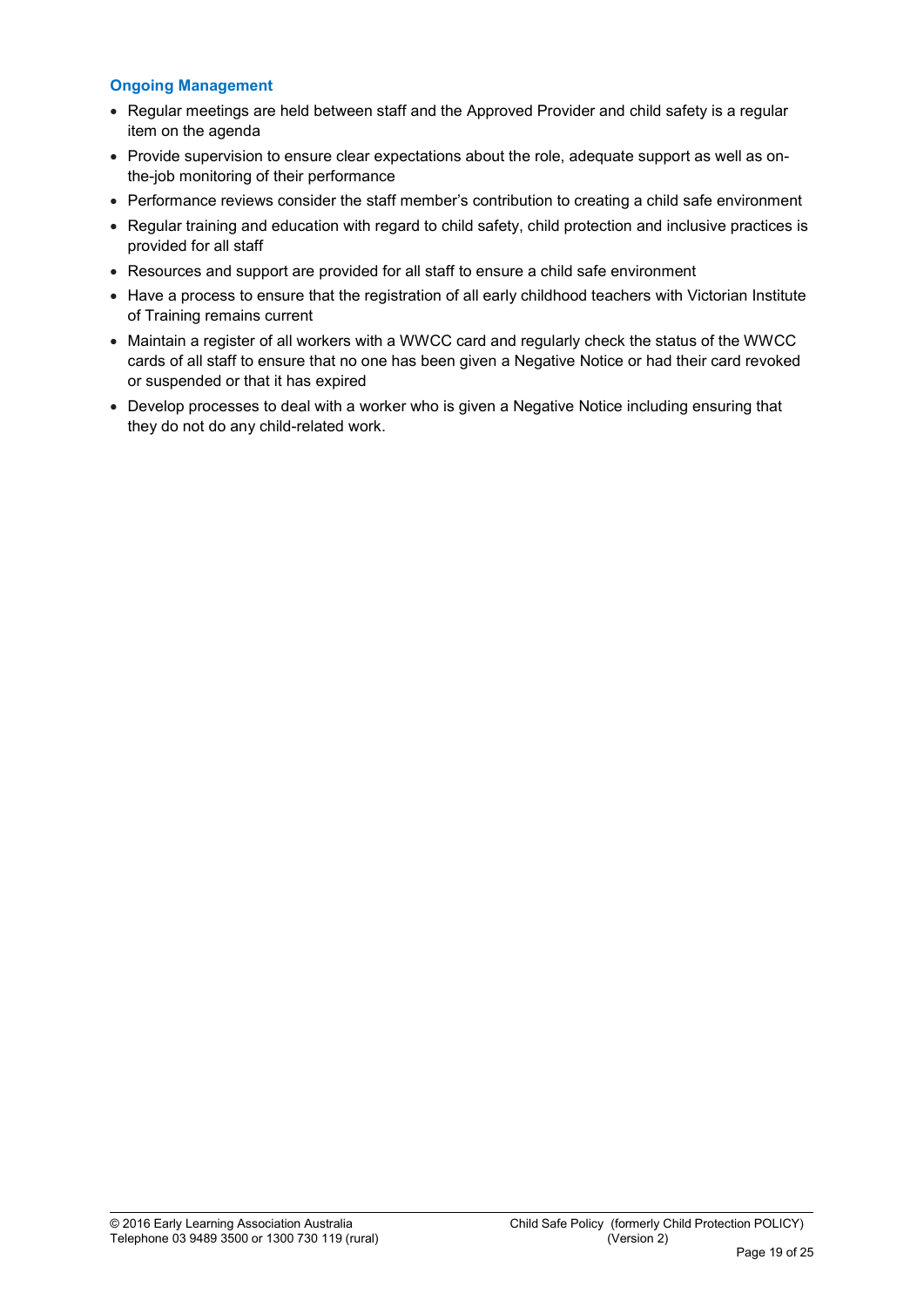# ATTACHMENT 4 Guidelines for incorporation of child safety into the recruitment and management of contractors, volunteers and students



The following guidelines and processes for the recruitment and management of contractors (refer to *Definitions*), volunteers (refer to *Definitions*) and students demonstrates Gordon Street Pre School's commitment to maximising the safety of children and deterring unsuitable and inappropriate persons from attempting to work, volunteer or be on student placement at our service.

- Assess the nature of the work or task being undertaken by contractors, volunteers and students to determine whether a Working with Children Check is required
- Assess the nature of the work or task being undertaken by contractors, volunteers and students to determine whether a position description is required
- Consider whether a screening or recruitment process is relevant to the role and the risks to children
- Inform contractors, volunteers and students of policies relevant to their role as part of their orientation to the service
- Provide supervision to ensure clear expectations about the role and responsibilities
- Do not leave contractors, volunteers or students (or visitors) alone with children
- Have conversations about child safety and wellbeing and how the service maintains and responds to issues of safety with contractors, volunteers and students.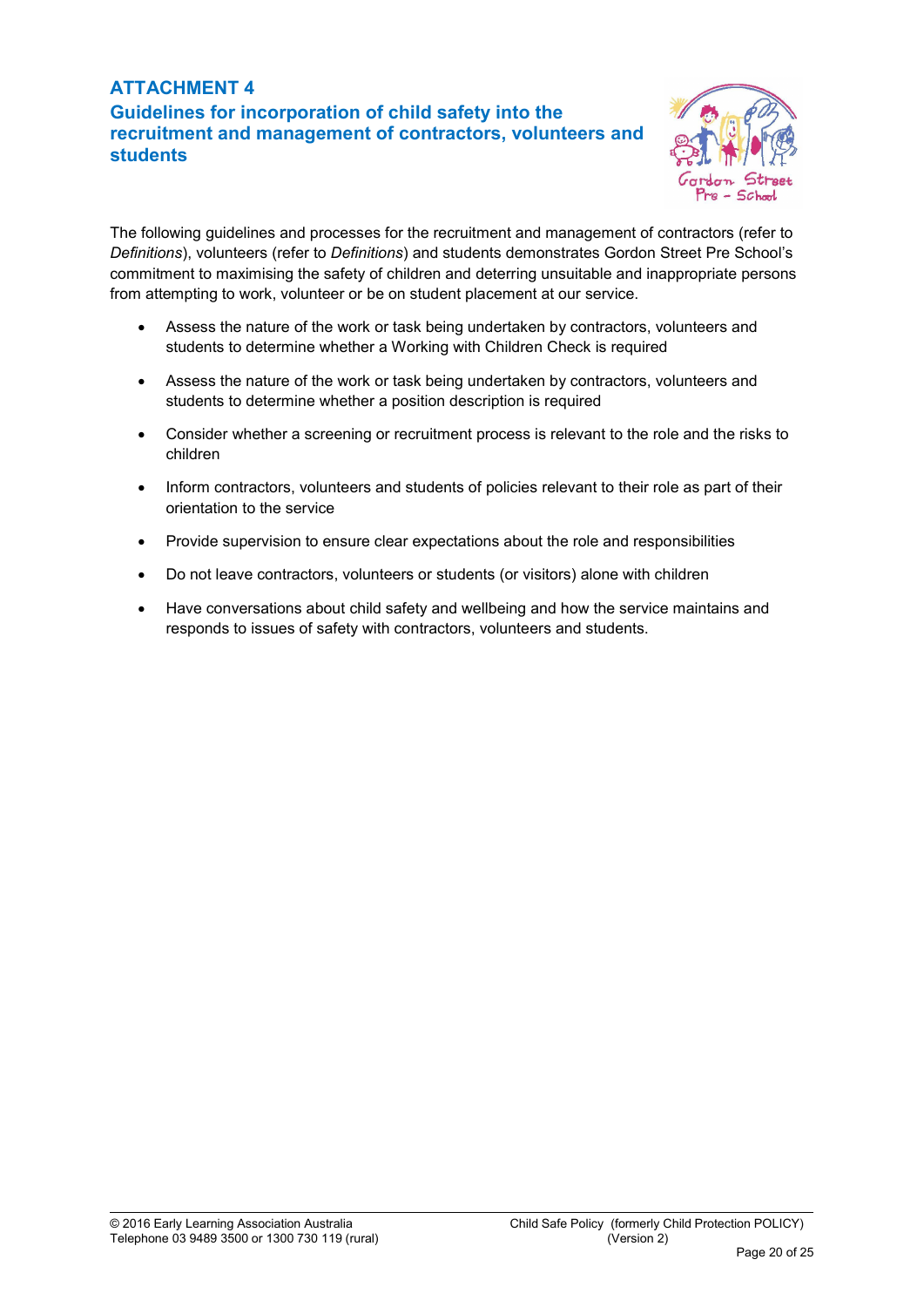# ATTACHMENT 5 Processes for responding to and reporting suspected child abuse



### **Overview**

The following requirements are observed at Gordon Street Pre School:

- Early childhood staff must act when they form a reasonable belief or have a suspicion that a child has been, or is at risk of being abused.
- The flowchart: *Processes for responding to incidents, disclosures and suspicions of child abuse*, outlines the steps which must be followed. For more detailed information see Early Childhood Guidance available at

<http://www.education.vic.gov.au/about/programs/health/protect/Pages/default.aspx>

- Staff must report a reasonable belief that a child has been, or is at risk of being abused to external and to internal authorities:
	- External authorities:
		- In an emergency, where a child may have been sexually abused (including grooming) or where the suspected abuse is coming from within the service, the report must be made to the Victoria Police
		- **•** Where the suspected abuse is from within the community and the child is in need of protection or the risk has had or is likely to have serious impact on the child's safety, stability or development, it is to be reported to DHHS Child Protection. Where sexual abuse or grooming is suspected, staff must also report to the Victoria Police.
	- $-$  Internal authorities:
		- Suspected abuse must be reported to the Approved Provider
		- The Approved Provider must report to DET.
- Staff must seek advice from the Approved Provider (or licensee) or DHHS Child Protection and/or Victoria Police if they are uncertain about whether they have sufficient grounds to form a reasonable belief.
- If staff hold a reasonable belief that a child has been or is at risk of being abused, regardless of the advice of the Approved Provider, they must still make a report to Child Protection and/or Victoria Police.
- Records are kept about any child safety concern or complaint. These records contain comprehensive description of incidents/ issues of concern and provide evidence for actions taken, including reports made to statutory authorities or professional bodies and follow-up actions to be completed. The records are stored in accordance with the service's Privacy and Confidentiality Policy.
- Privacy is maintained, and information is only disclosed on a need-to-know basis.
- Permission is not required from parents/quardians of a child where abuse is suspected, and parents/guardians do not need to be notified that a report has been made.

### Strategies for managing a disclosure

It is very important to validate a child's disclosure, by listening to the child, taking them seriously and responding and acting on the disclosure by implementing the Gordon Street Pre School's reporting procedures.

Strategies include:

- Let the child talk about their concerns in their own time and in their own words
- Give them your full attention, the time and a quiet space in which to do this and be a supportive and reassuring listener
- Remain calm and use a neutral non-judgmental tone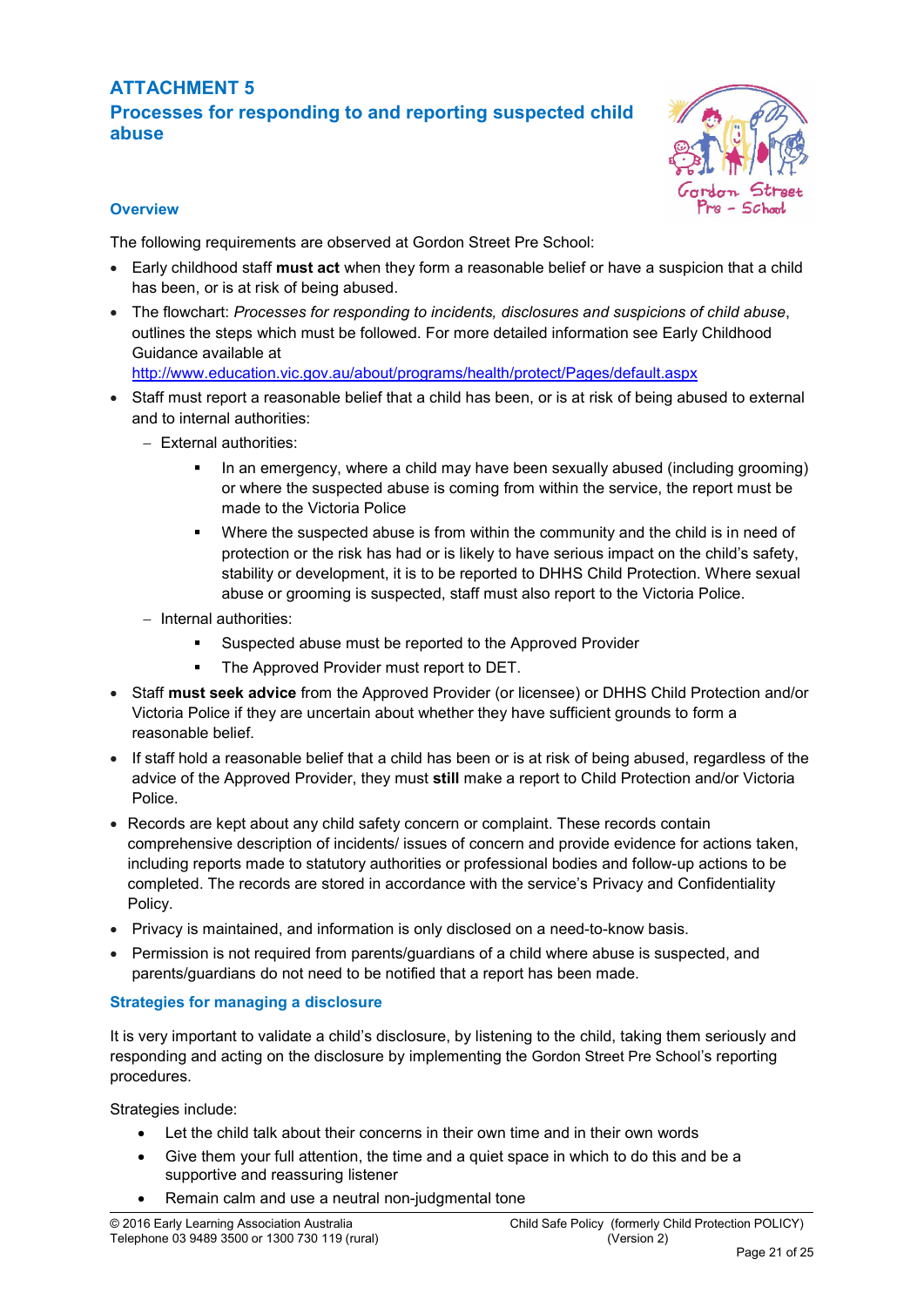- Comfort the child if they are distressed
- Record the child's disclosure using the child's words.
- Tell the child that telling you is the right thing to do and that what has happened is not their fault
- Let them know that you will act on this information and that you will need to let other people know so that they can help the child
- AVOID asking investigative or invasive questions which may cause the child to withdraw and may interfere with an investigation
- AVOID going over information repeatedly
- Follow the process outlined in the flowchart: Processes for responding to incidents, disclosures and suspicions.

#### Indicators of abuse

Below are some of the indicators of harm or abuse. This is not a comprehensive list and if in doubt staff must always seek advice.

- Physical signs of abuse or neglect may include, but are not limited to, bruises, burns, sprains, bites, cuts, fractures, frequent hunger, malnutrition, poor hygiene and inappropriate clothing.
- Behavioural signs of abuse (physical, sexual and emotional) or neglect may include, but are not limited to, wariness or distrust of adults, fear of parents/guardians and of going home, fear when other children cry/shout, excessive friendliness to strangers, being very passive and/or compliant, having/claiming to have headaches and/or stomach pains, displaying sexual behaviour that is unusual for the child's age, frequent rocking, sucking and biting, having difficulty sleeping, being withdrawn, aggressive and/or demanding behaviour, being highly anxious, having delayed speech, acting like a much younger child, and often being tired and falling asleep.
- Other indicators are family violence, parental substance abuse, psychiatric illness or intellectual disability which is impacting on the child's safety, stability or development.

#### Reporting to external authorities

- If a child is in immediate danger ensure their safety and call emergency services on 000 for urgent medical and/or police assistance
- If there is a suspicion of sexual abuse of a child (including grooming) contact Victoria Police
- If there is an allegation of abuse by a proprietor, staff member, contractor, volunteer, student or visitor within the service, the matter must be immediately reported directly to Victoria Police
- To report concerns about the immediate safety of a child within their family or the community, call the nearest DHHS office in your region during business hours or after hours the Child Protection Crisis Line on 13 12 78 (24 hours, 7 days a week and toll free within Victoria). Note: this is an emergency service for weekends and after hours only, and cases reported to the Child Protection Crisis Line will be referred to the relevant DHS office on the following working day
- Provide the following information:
	- $-$  the child's name, age and address
	- $-$  the reason for believing that the injury or behaviour is the result of abuse or neglect
	- $-$  an assessment of immediate danger to the child/ren (the person making the report may be questioned regarding knowledge of the current location of the alleged abuser/s)
	- a description of the injury or behaviour observed
	- $-$  the current location of the child
	- knowledge of other services that support or are involved with the family
	- $-$  any other information about the family
	- any specific details that will help the child, such as cultural background, need for an interpreter or disability support requirements
- A notification should be made, even if the notifier does not have all the necessary information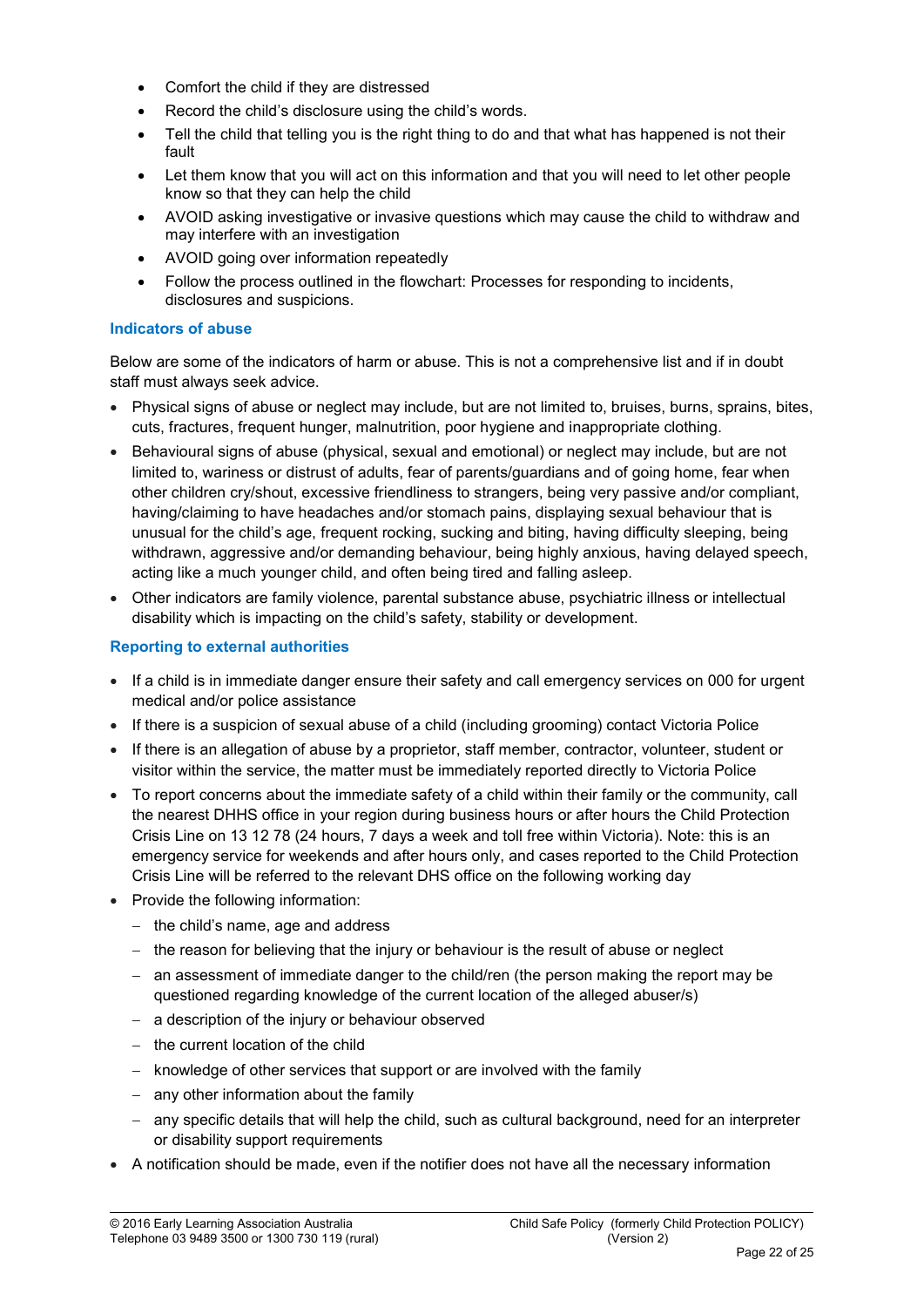There are two types of notifications to be made in relation to significant concerns for the safety or wellbeing of a child: a referral to Child FIRST (Family Services) or a report to Child Protection (see below).

### Reporting to internal authorities

- Staff must notify the Approved Provider of all incidents, suspicions and disclosures of child abuse
- The Approved Provider must notify DET [http://www.acecqa.gov.au/national-quality-agenda-it](http://www.acecqa.gov.au/national-quality-agenda-it-system)[system](http://www.acecqa.gov.au/national-quality-agenda-it-system) of any circumstance arising at the service that poses a risk to the health, safety or wellbeing of a child or children attending the service (Regulation 175 (2) (c) including:
	- occurrences of sexualised play between children
	- where children are being or may be at risk of being subjected to physical, emotional or sexual abuse including instances where children are observed displaying concerning behaviour that may indicate they are being subject to abuse.

### Making a referral to Child FIRST

A referral to Child FIRST should be considered if, after taking into account the available information, the Approved Provider/staff member has significant concerns for a child's wellbeing and the child is not in immediate need of protection. This may include circumstances when there are:

- significant parenting problems that may be affecting the child's development
- family conflict, including family breakdown
- families under pressure, due to a family member's physical or mental illness, substance misuse, disability or bereavement
- young, isolated and/or unsupported families
- families experiencing significant social or economic disadvantage that may adversely impact on a child's care or development.

Child FIRST provides a consolidated intake service to Family Services within sub-regional catchments. Child FIRST ensures that vulnerable children, young people and their families are linked effectively into relevant services, and this may be the best way to connect children, young people and their families with the services they need.

### Making a report to Child Protection

A report to Child Protection should be considered if, after taking into account the available information, the staff member forms a view that the child is in need of protection because:

- the harm or risk of harm has a serious impact on the child's immediate safety, stability and/or development
- the harm or risk of harm is persistent and entrenched, and is likely to have a serious impact on the child's safety, stability and/or development
- the child's parents/guardians are unwilling or unable to protect the child or young person from harm.

Upon receipt of a credible report, Child Protection will seek further information, often from professionals who may already be involved with the child or family, to determine whether further action is required. In determining what steps to take, Child Protection will also consider any concerns previously reported with regard to the child or young person. In most circumstances, Child Protection will inform the notifier of the outcome of investigations.

When reporting concerns of child abuse and/or neglect, it is important to remember that:

- a failure to notify the Department of Health and Human Services is an offence under section 182 of the *Children, Youth and Families Act 2005*
- Child Protection must be notified as soon as practicable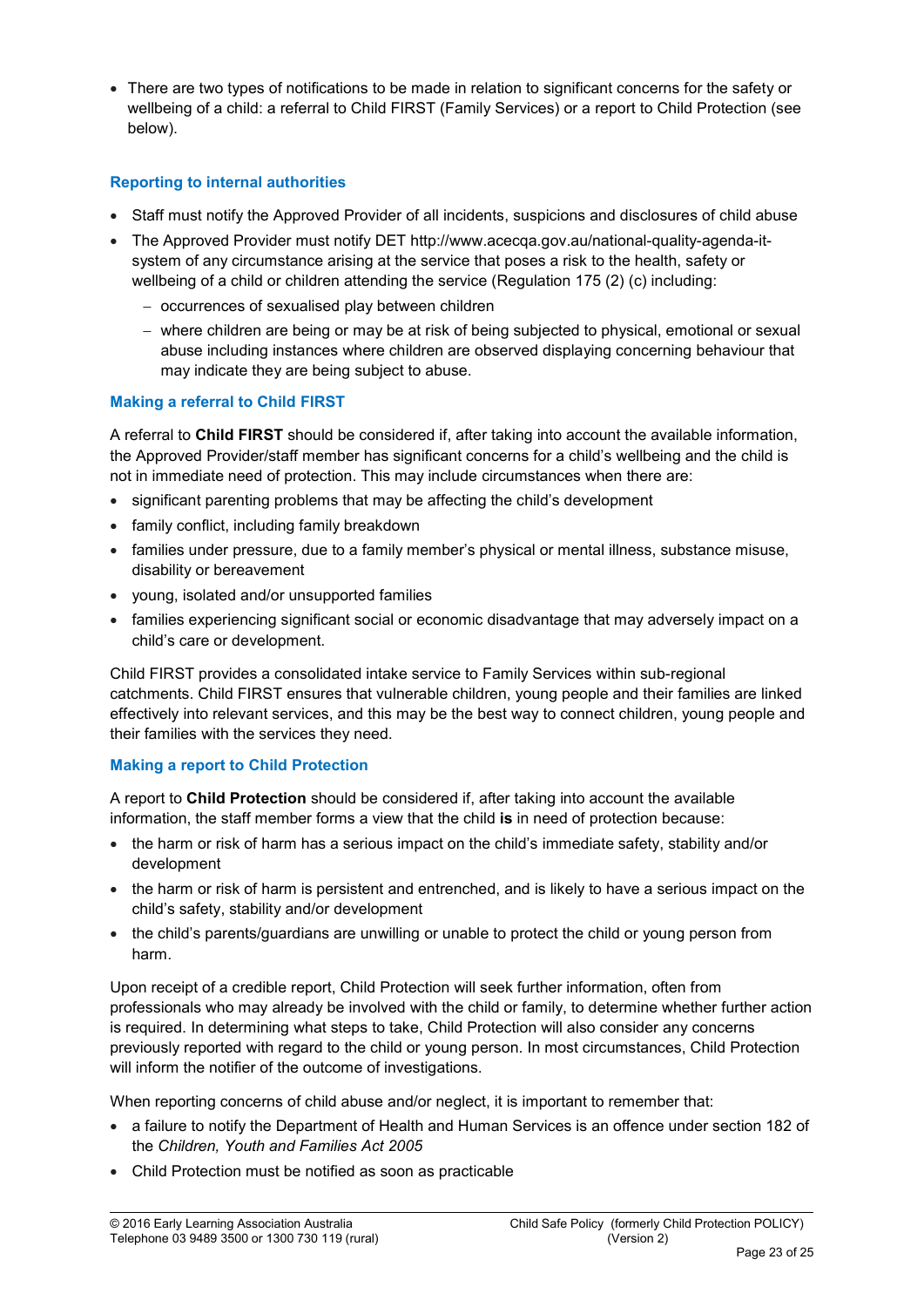- it is not necessary to prove that abuse has taken place, only to provide reasonable grounds (refer to Definitions) for the belief
- permission from parents/guardians or caregivers is not required to make a notification, nor do they need to be informed that a notification is being or has been made
- if a notification is made in good faith, the notifier cannot be held legally liable for any consequences, regardless of the outcome of the notification
- the identity of the notifier will remain confidential unless the notifier chooses to inform the child and/or family, or if the notifier consents in writing to the disclosure of their identity, or if the court decides that this information must be disclosed
- the notifier may have an ongoing role, including:
	- acting as a support person in interviews with the child or young person
	- attending a case conference
	- participating in case-planning meetings
	- continuing to monitor the child's behaviour and their interactions with others
	- observing/monitoring the conditions of a protective court order that may relate to access or contact with a parent/guardian and following Gordon Street Pre School's procedures where the conditions are breached
	- liaising with other professionals and child protection officers in relation to a child or young person's wellbeing
	- providing written reports for case-planning meetings or court proceedings in relation to the child's wellbeing or progress.